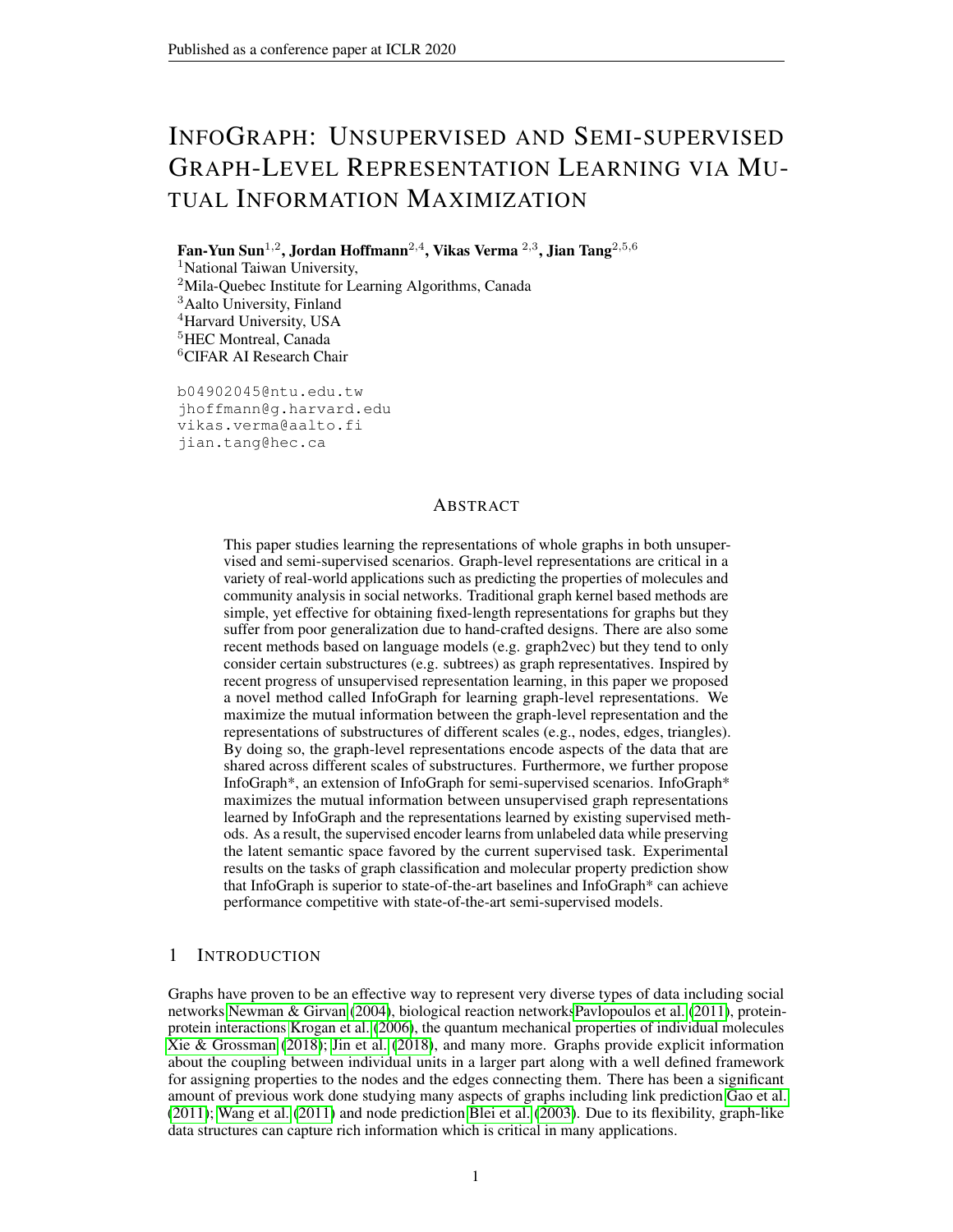At the lowest level, much work has been done on learning node representations– low-dimensional vector embeddings of individual nodes [Perozzi et al.](#page-11-2) [\(2014\)](#page-11-2); [Tang et al.](#page-11-3) [\(2015\)](#page-11-3); [Grover & Leskovec](#page-9-2) [\(2016\)](#page-9-2). Another field that has attracted a large amount of attention recently is learning representations of entire graphs. Such a problem is critical in a variety of applications such as predicting the properties of molecular graphs in both drug discovery and material science [Chen et al.](#page-8-1) [\(2019b](#page-8-1)[;a\)](#page-8-2). There has been some recent progress based on neural message passing algorithms [Gilmer et al.](#page-9-3) [\(2017\)](#page-9-3); [Xie](#page-12-0) [& Grossman](#page-12-0) [\(2018\)](#page-12-0), which learn the representations of entire graphs in a supervised way. These methods have been shown achieving state-of-the-art results on a variety of different prediction tasks [Kipf et al.](#page-9-4) [\(2018\)](#page-9-4); [Xie & Grossman](#page-12-0) [\(2018\)](#page-12-0); [Gilmer et al.](#page-9-3) [\(2017\)](#page-9-3); [Chen et al.](#page-8-2) [\(2019a\)](#page-8-2).

However, one of the most difficult obstacles for supervised learning on graphs is that it is often very costly or even impossible to collect annotated labels. For example, in the chemical domain labels are typically produced with a costly Density Functional Theory (DFT) calculation. One option is to use semi-supervised methods which combine a small handful of labels with a larger, unlabeled, dataset. In real-world applications, partially labeled datasets are common, making tools that are able to efficiently utilize the present labels particularly useful.

Coming up with methods that are able to learn unsupervised representations of an entire graph, as opposed to nodes, is an important step in working with unlabeled or partially labeled graphs [Narayanan et al.](#page-10-2) [\(2017\)](#page-10-2); [Hu et al.](#page-9-5) [\(2019\)](#page-9-5); [Nguyen et al.](#page-10-3) [\(2017\)](#page-10-3). For example, there exists work that explores pre-training techniques for graphs to improve generalization [Hu et al.](#page-9-5) [\(2019\)](#page-9-5). Another common approach to unsupervised representation learning on graphs is through graph kernels [Pržulj](#page-11-4) [\(2007\)](#page-11-4); [Kashima et al.](#page-9-6) [\(2003\)](#page-9-6); [Orsini et al.](#page-10-4) [\(2015\)](#page-10-4). However, many of these methods do not provide explicit graph embeddings which many machine learning algorithms operate on. Furthermore, the handcrafted features of graph kernels lead to high dimensional, sparse or non-smooth representations and thus result in poor generalization performance, especially on large datasets [Narayanan et al.](#page-10-2) [\(2017\)](#page-10-2).

Unsupervised learning of latent representations is also an important problem in other domains, such as image generation [Kingma & Welling](#page-9-7) [\(2013\)](#page-9-7); [Kim & Mnih](#page-9-8) [\(2018\)](#page-9-8) and natural language processing [Mikolov et al.](#page-10-5) [\(2013a\)](#page-10-5). A recent work introduced Deep Infomax, a method that maximizes the mutual information content between the input data and the learned representation [Hjelm et al.](#page-9-9) [\(2018\)](#page-9-9). This method outperforms other methods on many unsupervised learning tasks. Motivated by Deep InfoMax [Hjelm et al.](#page-9-9) [\(2018\)](#page-9-9), we aim to use mutual information maximization for unsupervised representation learning on the entire graph. Specifically, our objective is to maximize the mutual information between the representations of entire graphs and the representations of substructures of different granularity. We name our model InfoGraph.

We also propose a semi-supervised learning model which we name **InfoGraph**\*. We employ a student-teacher framework similar to Mean-Teacher method [Tarvainen & Valpola](#page-11-5) [\(2017\)](#page-11-5). We maximize the mutual information between intermediate representations of the two models so that the student model learns from the teacher model. The student model is trained on the labeled data using a supervised objective function while the teacher model is trained on unlabeled data with InfoGraph. Using InfoGraph\*, we achieve performance competitive with state-of-the-art methods on molecular property prediction.

We summarize our contributions as follows:

- We propose InfoGraph, an unsupervised graph representation learning method based on Deep InfoMax (DIM) [Hjelm et al.](#page-9-9) [\(2018\)](#page-9-9).
- We show that InfoGraph can be extended to semi-supervised prediction tasks on graphs.
- We empirically show that InfoGraph surpasses state-of-the-art performance on graph classification tasks with unsupervised learning and obtains performance comparable with state-ofart methods on molecular property prediction tasks using semi-supervised learning.

#### 2 RELATED WORK

Representation learning for graphs has mainly dealt with supervised learning tasks. Recently, however, researchers have proposed algorithms that learn graph-level representations in an unsupervised manner [Narayanan et al.](#page-10-2) [\(2017\)](#page-10-2); [Adhikari et al.](#page-8-3) [\(2018\)](#page-8-3).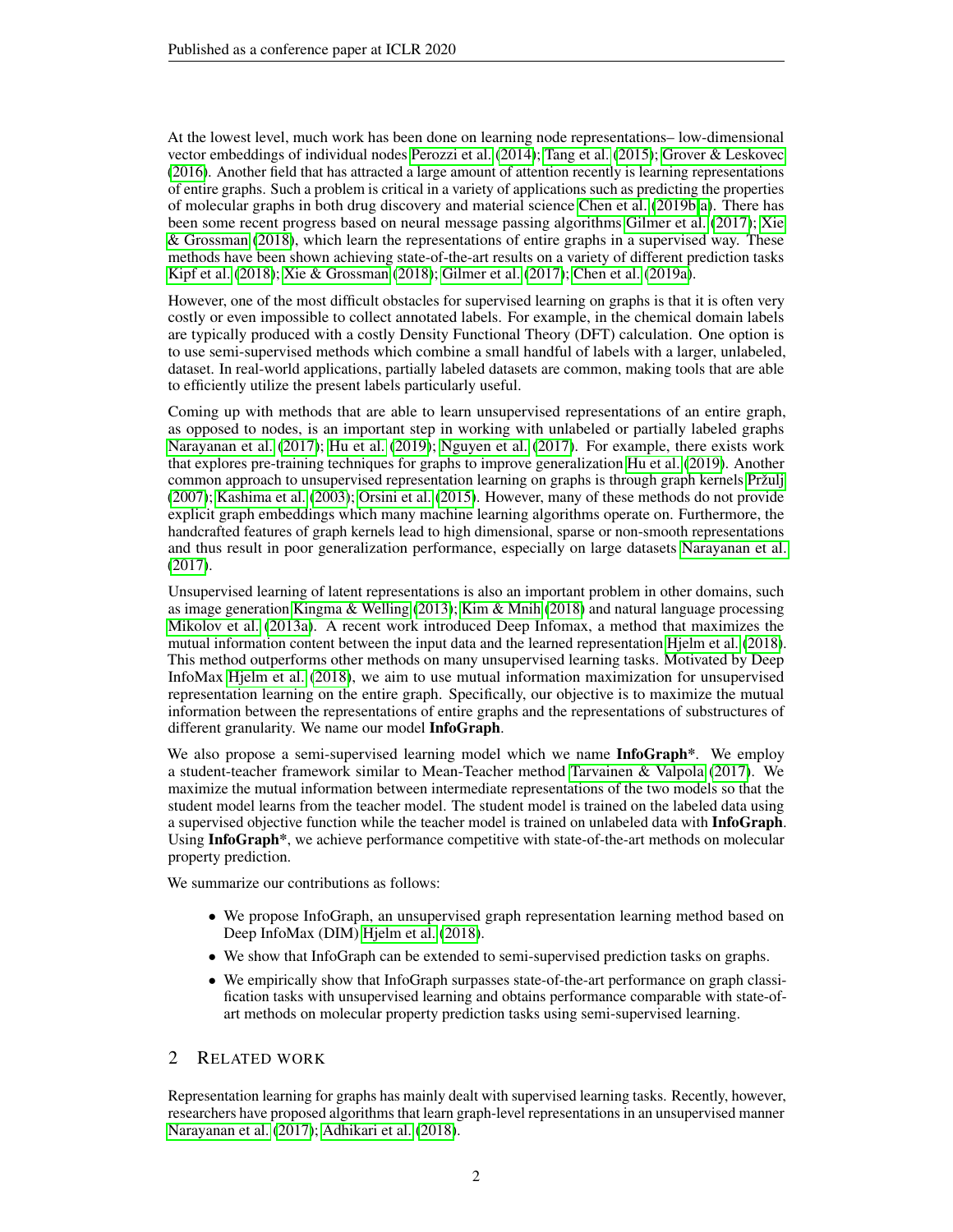Concurrently to this work, information maximizing graph neural networks (IGNN) was introduced which uses mutual information maximization between edge states and transform parameters to achieve state-of-the-art predictions on a variety of supervised molecule property prediction tasks [Chen et al.](#page-8-1) [\(2019b\)](#page-8-1). In this work, our focus is on unsupervised and semi-supervised scenarios.

Graph Kernels. Constructing graph kernels is a common unsupervised task in learning graph representations. These kernels are typically evaluated on node classification tasks. In graph kernels, a graph G is decomposed into (possibly different)  ${G<sub>s</sub>}$  sub-structures. The graph kernel  $K(G_1, G_2)$ is defined based on the frequency of each sub-structure appearing in  $G_1$  and  $G_2$  respectively. Namely,  $K(G_1, G_2) = \langle f_{G_{s_1}}, f_{G_{s_2}} \rangle$ , where  $f_{G_s}$  is the vector containing frequencies of  $\{G_s\}$  sub-structures, and  $\langle \cdot \rangle$  is an inner product in an appropriately normalized vector space. Much work has been devoted to deciding which sub-structures are more suitable than others (refer to appendix A.1). Instead of defining hand crafted similarity measures between substructures, InfoGraph adopts a more principled metric – mutual information.

Contrastive methods. An important approach for unsupervised representation learning is to train an encoder to be contrastive between representations that capture statistical dependencies of interest and those that do not. For example, a contrastive approach may employ a scoring function, training the encoder to increase the score on "real" input (a.k.a, positive examples) and decrease the score on "fake" input (a.k.a., negative samples). For more detailed discussion, refer to appendix A.2.

*Deep Graph InfoMax* (DGI) Veličković et al. [\(2018\)](#page-11-6) also belongs to this category, which aims to train a node encoder that maximizes mutual information between node representations and the pooled global graph representation. Although we built upon a similar methodology, our aim is different than theirs as our goal is to obtain embeddings at the whole graph level for unsupervised and semisupervised learning whereas DGI only evaluates node level embeddings. In order to differentiate our method with Deep Graph Infomax (Veličković et al. [\(2018\)](#page-11-6)), we term our model InfoGraph.

Semi-supervised Learning. A comprehensive overview of semi-supervised learning (SSL) methods is out of the scope of this paper. We refer readers to Appendix B for a short overview or [Zhu](#page-12-1) [et al.](#page-12-1) [\(2003\)](#page-12-1); [Chapelle et al.](#page-8-4) [\(2006\)](#page-8-4); [Oliver et al.](#page-10-6) [\(2018\)](#page-10-6) for more comprehensive discussions. Here, we discuss a state-of-the-art method applicable for regression tasks – Mean Teacher Tarvainen  $\&$ [Valpola](#page-11-5) [\(2017\)](#page-11-5).Mean Teacher adds a loss term which encourages the distance between the original network's output and the teacher's output to be small. The teacher's predictions are made using an exponential moving average of parameters from previous training steps. Inspired by the "studentteacher" framework in Mean Teacher model, our semi-supervised model (InfoGraph\*) deploys two separate encoders but instead of explicitly encouraging the output of the student model to be similar to the teacher model's output, we enable the student model to learn from the teacher model by maximizing mutual information between intermediate representations learned by two models.

## 3 METHODOLOGY

Most recent work on graphs focus on supervised learning tasks or learning node representations. However, many graph analytic tasks such as graph classification, regression, and clustering require representing entire graphs as fixed-length feature vectors. Though graph-level representations can be obtained through the node-level representations implicitly, explicitly extracting the graph can be more straightforward and optimal for graph-oriented tasks.

Another scenario that is important, yet attracts comparatively less attention in the graph related literature is semi-supervised learning. One of the biggest challenges in prediction tasks in biology [Yan](#page-12-2) [et al.](#page-12-2) [\(2017\)](#page-12-2); [Yang et al.](#page-12-3) [\(2014\)](#page-12-3) or molecular machine learning [Duvenaud et al.](#page-9-10) [\(2015\)](#page-9-10); [Gilmer et al.](#page-9-3) [\(2017\)](#page-9-3); [Jia & Liang](#page-9-11) [\(2017\)](#page-9-11) is the extreme scarcity of labeled data. Therefore, semi-supervised learning, in which a large number of unlabeled samples are incorporated with a small number of labeled samples to enhance accuracy of models, will play a key role in these areas.

In this section, we first formulate an unsupervised whole graph representation learning problem and a semi-supervised prediction task on graphs. Then, we present our method to learn graph-level representations. Afterwards we present our proposed model for the semi-supervised learning scenario.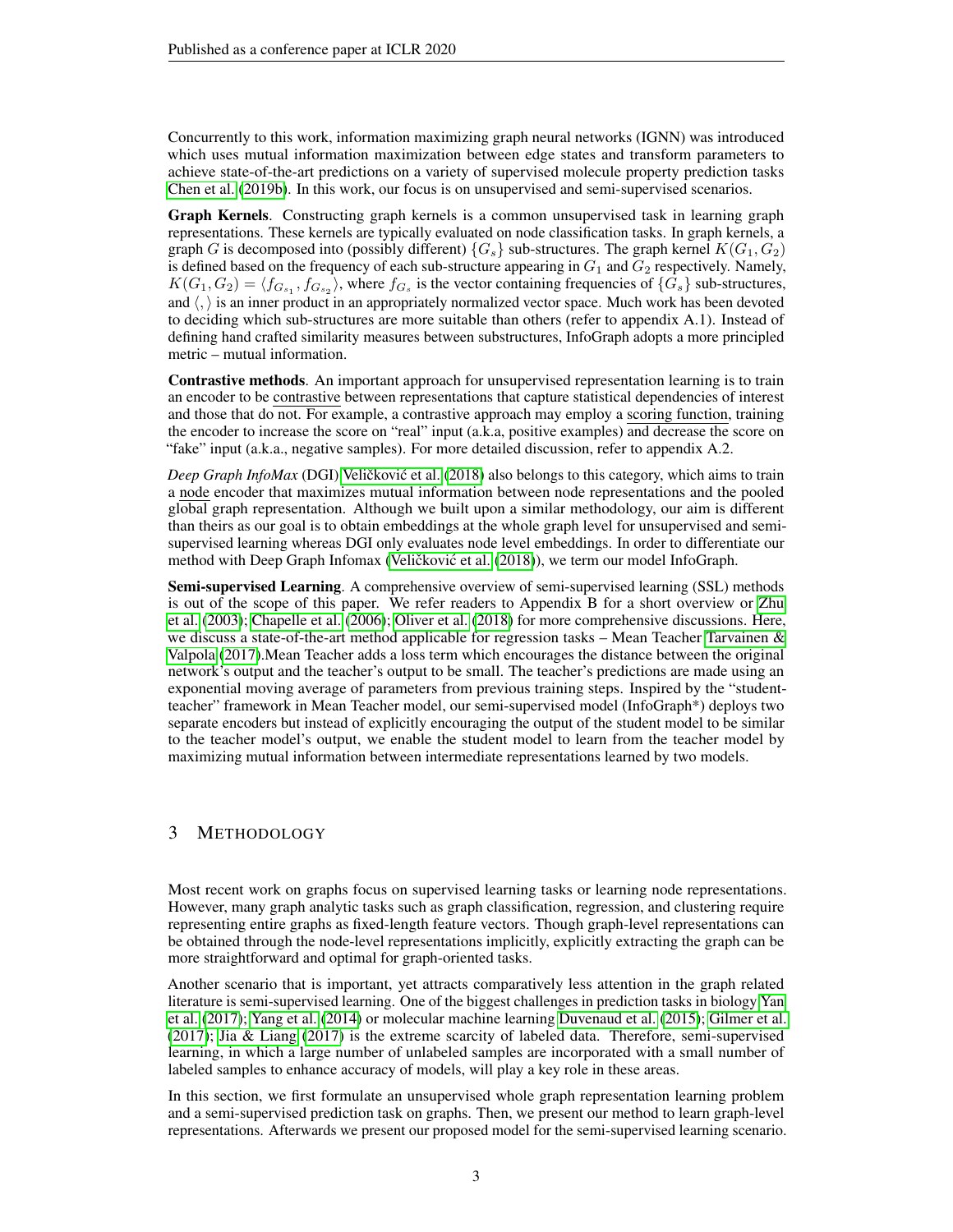

<span id="page-3-0"></span>Figure 1: Illustration of InfoGraph. N.A. denotes neighborhood aggregation. An input graph is encoded into a feature map by graph convolutions and jumping concatenation. The discriminator takes a (global representation, patch representation) pair as input and decides whether they are from the same graph. InfoGraph uses a batch-wise fashion to generate all possible positive and negative samples. For example, consider the toy example with 2 input graphs in the batch and 7 nodes (or patch representations) in total. For the global representation of the blue graph, there will be 7 input pairs to the discriminator and same for the red graph. Thus, the discriminator will take 14 (global representation, patch representation) pairs as input in this case.

#### 3.1 PROBLEM DEFINITION

**Unsupervised Graph Representation Learning.** Given a set of graphs  $\mathbb{G} = \{G_1, G_2, ...\}$  and a positive integer  $\delta$  (the expected embedding size), our goal is to learn a  $\delta$ -dimensional distributed representation of every graph  $G_i \in \mathbb{G}$ . We denote the number of nodes in  $G_i$  as  $|G_i|$ . We denote the matrix of representations of all graphs as  $\Phi \in \mathbb{R}^{|\mathbb{G}| \times \delta}$ .

**Semi-supervied Graph Prediction Tasks.** Given a set of labeled graphs  $\mathbb{G}^L = \{G_1, \dots, G_{|\mathbb{G}^L|}\}\$ with corresponding output  $\{o_1, \dots, o_{|\mathbb{G}^L|}\}$ , and a set of unlabeled samples  $\mathbb{G}^U$  ${G_{|\mathbb{G}^L|+1}, \cdots, G_{|\mathbb{G}^L|+|\mathbb{G}^U|}}$ , our goal is to learn a model that can make predictions for unseen graphs. Note that in most cases  $|\mathbb{G}^U| \gg |\mathbb{G}^L|$ .

#### 3.2 INFOGRAPH

We focus on graph neural networks (GNNs)—a flexible class of embedding architectures which generate node representations by repeated aggregation over local node neighborhoods. The representations of nodes are learned by aggregating the features of their neighborhood nodes, so we refer to these as patch representations. GNNs utilize a READOUT function to summarize all the obtained patch representations into a fixed length graph-level representation.

Formally, the  $k$ -th layer of a GNN is

$$
h_v^{(k)} = \text{COMBINE}^{(k)}\left(h_v^{(k-1)}, \text{AGGREGATE}^{(k)}\left(\left\{\left(h_v^{(k-1)}, h_u^{(k-1)}, e_{uv}\right) : u \in \mathcal{N}(v)\right\}\right)\right), \tag{1}
$$

where  $h_v^{(k)}$  is the feature vector of node v at the k-th iteration/layer (or patch representation centered at node *i*),  $e_{uv}$  is the feature vector of the edge between u and v, and  $\mathcal{N}(v)$  are neighborhoods to node v.  $h_v^{(0)}$  is often initialized as node features. READOUT can be a simple permutation invariant function such as averaging or a more sophisticated graph-level pooling function [Ying et al.](#page-12-4) [\(2018\)](#page-12-4); [Zhang et al.](#page-12-5) [\(2018\)](#page-12-5).

We seek to obtain graph representations by maximizing the mutual information between graph-level and patch-level representations. By doing so, the graph representations can learn to encode aspects of the data that are shared across all substructures. Assume that we are given a set of training samples  $\mathbf{G} := \{G_j \in \mathbb{G}\}_{j=1}^N$  with empirical probability distribution  $\mathbb{P}$  on the input space. Let  $\phi$  denote the set of parameters of a K-layer graph neural network. After the first  $k$  layers of the graph neural network, the input graph will be encoded into a set of patch representations  $\{h_i^{(k)}\}_{i=1}^N$ . Next, we summarize feature vectors at all depths of the graph neural network into a single feature vector that captures patch information at different scales centered at every node. Inspired by [Xu et al.](#page-12-6) [\(2018b\)](#page-12-6), we use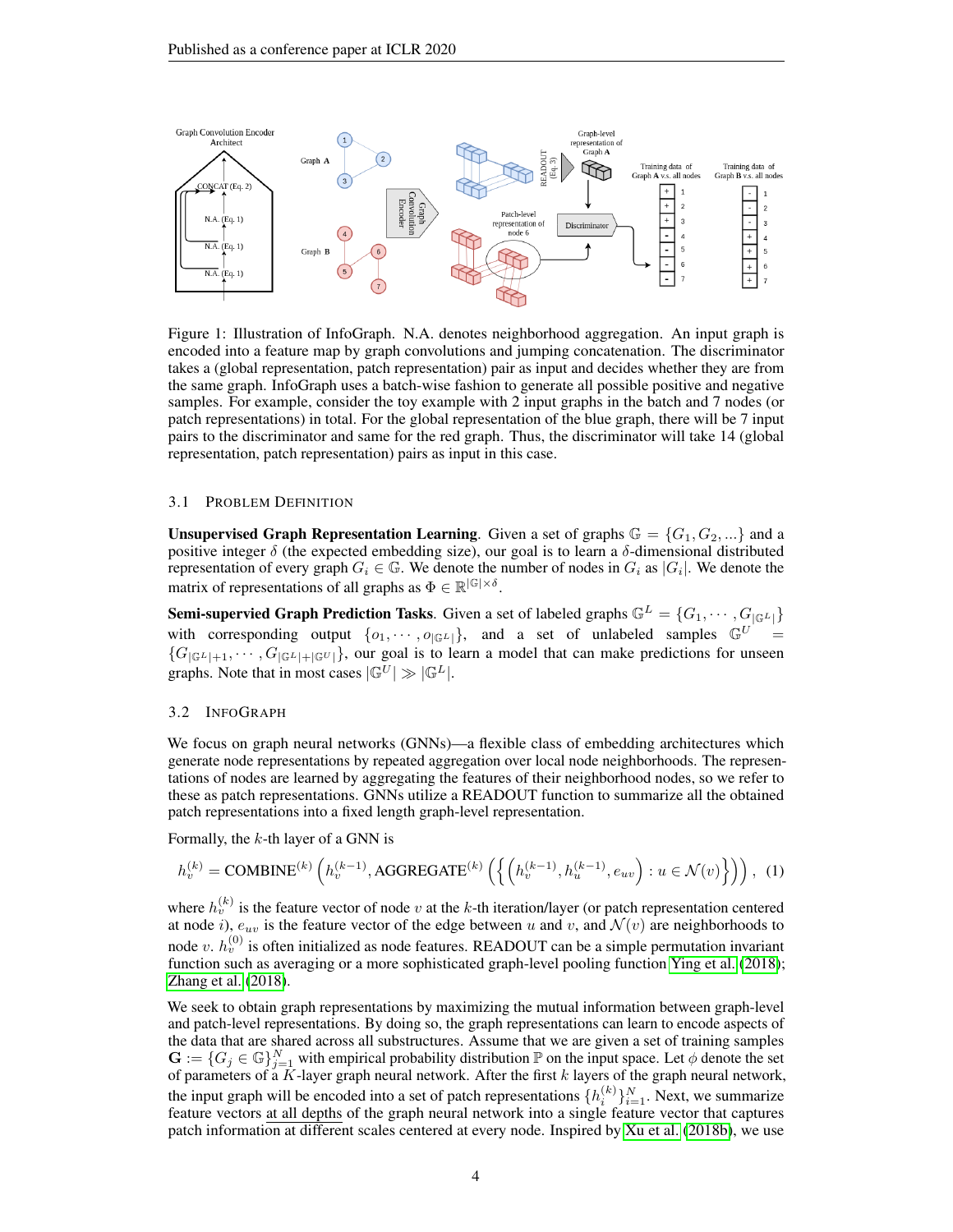concatenation. That is,

<span id="page-4-0"></span>
$$
h_{\phi}^{i} = \text{CONCAT}(\{h_i^{(k)}\}_{k=1}^K)
$$
\n<sup>(2)</sup>

$$
H_{\phi}(G) = \text{READOUT}(\{h_{\phi}^{i}\}_{i=1}^{N})
$$
\n(3)

where  $h_{\phi}^{i}$  is the summarized patch representation centered at node i and  $H_{\phi}(G)$  is the global representation after applying READOUT. Note that here we slightly abuse the notation of  $h$ .

We define our mutual information (MI) estimator on global/local pairs, maximizing the estimated MI over the given dataset  $\mathbf{G} := \{ G_j \in \mathbb{G} \}_{j=1}^N$ :

$$
\hat{\phi}, \hat{\psi} = \underset{\phi, \psi}{\arg \max} \sum_{G \in \mathbf{G}} \frac{1}{|G|} \sum_{u \in G} I_{\phi, \psi}(\vec{h}_{\phi}^u; H_{\phi}(G)). \tag{4}
$$

 $I_{\phi, \psi}$  is the mutual information estimator modeled by discriminator  $T_{\psi}$  and parameterized by a neural network with parameters  $\psi$ . We use the Jensen-Shannon MI estimator (following the formulation of [Nowozin et al.](#page-10-7) [\(2016\)](#page-10-7)),

$$
I_{\phi,\psi}(h_{\phi}^i(G);H_{\phi}(G)) :=
$$
  

$$
\mathbb{E}_{\mathbb{P}}[-\text{sp}(-T_{\phi,\psi}(\vec{h}_{\phi}^i(x),H_{\phi}(x)))] - \mathbb{E}_{\mathbb{P}\times\tilde{\mathbb{P}}}[\text{sp}(T_{\phi,\psi}(\vec{h}_{\phi}^i(x'),H_{\phi}(x)))]
$$
 (5)

where x is an input sample, x' (negative sample) is an input sampled from  $\tilde{\mathbb{P}} = \mathbb{P}$ , a distribution identical to the empirical probability distribution of the input space, and  $sp(z) = log(1 + e^z)$  is the softplus function. In practice, we generate negative samples using all possible combinations of global and local patch representations across all graph instances in a batch.

Since  $H_{\phi}(G)$  is encouraged to have high MI with patches that contain information at all scales, this favours encoding aspects of the data that are shared across patches and aspects that are shared across scales. The algorithm is illustrated in Fig. [1.](#page-3-0)

It should be noted that our model is similar to Deep Graph Infomax (DGI) Veličković et al. [\(2018\)](#page-11-6), a model proposed for learning unsupervised node embeddings. However, there are important design differences due to the different problems that we are focusing on. First, in DGI they use random sampling to obtain negative samples due to the fact that they are mainly focusing on learning node embeddings on a graph. However, contrastive methods require a large number of negative samples to be competitive [Hjelm et al.](#page-9-9) [\(2018\)](#page-9-9), thus the use of batch-wise generation of negative samples is crucial as we are trying to learn graph embeddings given many graph instances. Second, the choice of graph convolution encoders is also crucial. We use GIN [Xu et al.](#page-12-7) [\(2018a\)](#page-12-7) while DGI uses GCN [Kipf](#page-9-12) [& Welling](#page-9-12) [\(2016\)](#page-9-12) as GIN provides a better inductive bias for graph level applications. Graph neural network designs should be considered carefully so that graph representations can be discriminative towards other graph instances. For example, we use sum over mean for READOUT and that can provide important information regarding the size of the graph.

#### 3.3 SEMI-SUPERVISED INFOGRAPH

Based on the previous unsupervised model, a straightforward way to do semi-supervised property prediction on graphs is to combine the purely supervised loss and the unsupervised objective function which acts as a regularization term. In doing so, the model is trained to predict properties for the labeled dataset while keeping a rich discriminative intermediate representation learned from both the labeled and the unlabeled dataset. That is, we try to minimize the following objective function:

<span id="page-4-1"></span>
$$
L_{\text{total}} = \sum_{i=1}^{|\mathbb{G}^L|} L_{\text{supervised}}(y_{\phi}(G_i), o_i) + \lambda \sum_{j=1}^{|\mathbb{G}^L| + |\mathbb{G}^U|} L_{\text{unsupervised}}(h_{\phi}(G_j); H_{\phi}(G_j))
$$
(6)

where  $L_{\text{supervised}}(y_{\phi}(G_i), o_i)$  is defined as the loss function of graph  $G_i$  that measures the discrepancy between the classifier output  $y_{\phi}(G_i)$  and the true output  $o_i$ .  $L_{\text{unsupervised}}(h_{\phi}(G_j); H_{\phi}(G_j)$  is the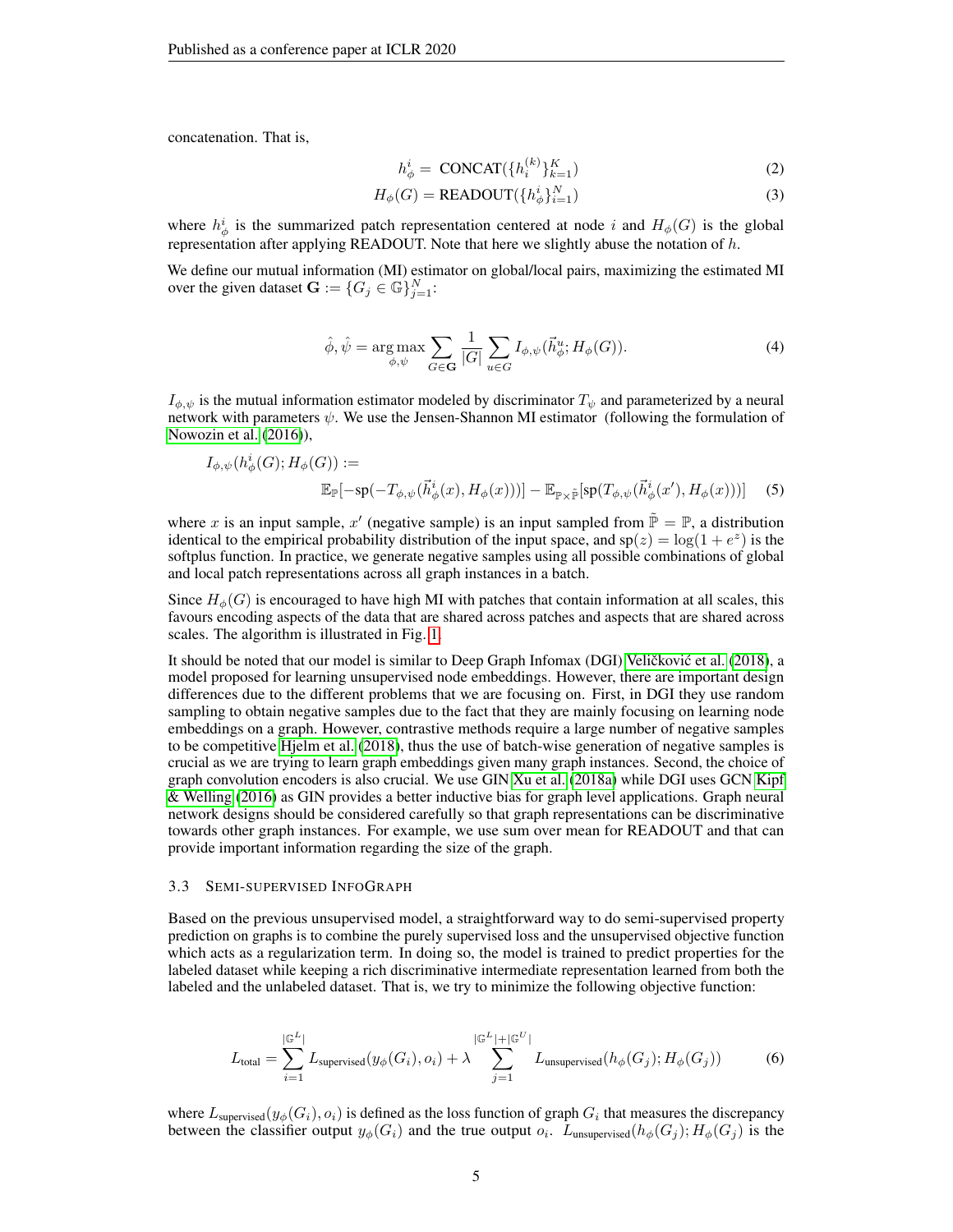

Figure 2: Illustration of the semi-supervised version of InfoGraph (InfoGraph\*). There are two separate encoders with the same architecture, one for the supervised task and the other trained using both labeled and unlabeled data with an unsupervised objective (eq. equation [4\)](#page-4-0). We encourage the mutual information of the two representations learned by the two encoders to be high by deploying a discriminator that takes a pair of representation as input and determines whether they are from the same input graph.

unsupervised InfoGraph loss term as defined in eq. equation [4](#page-4-0) that can be optimized using both labeled and unlabeled data. The hyper-parameter  $\lambda$  controls the relative weight between the purely supervised and the unsupervised loss. The intuition behind this is that the model will benefit from learning a good representation from the large amount of unlabeled data while learning to predict the corresponding supervised label.

However, supervised tasks and unsupervised tasks may favor different information or a different semantic space. Simply combining the two loss functions using the same encoder may lead to "negative transfer" <sup>[1](#page-5-0)</sup> [\(Pan & Yang, 2009;](#page-10-8) [Rosenstein et al., 2005\)](#page-11-7). We propose a simple way to alleviate this problem: we deploy two encoder models: the encoder on the labelled data (supervised encoder) and the encoder on the unlabelled data (unsupervised encoder). For transferring the learned representations from the unsupervised encoder to the supervised encoder, we define a loss term that encourages the representations learned by the two encoders to have high mutual information, *at all levels of representations* (third term of Eq. [8\)](#page-5-1). Formally, let  $\varphi$  denote the set of parameters of another K-layered graph neural network, identical to the one parameterized by  $\phi$ , and let  $\lambda$  be a tunable hyper-parameter,  $H^k_{\phi}(G),$   $H^k_{\phi}(G)$  be global encoder representations of the graph  $G$  at encoder layer  $k$ , then total loss function can be defined as follows:

$$
L_{\text{total}} = \sum_{i=1}^{|\mathbb{G}^L|} L_{\text{supervised}}(y_{\phi}(G_i), o_i) + \sum_{j=1}^{|\mathbb{G}^L| + |\mathbb{G}^U|} L_{\text{unsupervised}}(h_{\varphi}(G_j); H_{\varphi}(G_j))
$$
(7)

<span id="page-5-1"></span>
$$
-\lambda \sum_{j=1}^{|\mathbb{G}^{L}|+|\mathbb{G}^{U}|} \frac{1}{|G_{j}|} \sum_{k=1}^{K} I(H_{\phi}^{k}(G_{j}); H_{\varphi}^{k}(G_{j}).
$$
 (8)

Notice that this formulation can be seen as a special instance of the *student-teacher* framework. However, unlike the recent *student-teacher* methods for semi-supervised learning [\(Laine & Aila,](#page-10-9) [2016;](#page-10-9) [Tarvainen & Valpola, 2017;](#page-11-5) [Verma et al., 2019b\)](#page-11-8), which enforce the predictions of the student model to be similar to the teacher model, we enforce the transfer of knowledge from the teacher model to the student model via mutual-information maximization at various levels of representations. In practice, to reduce the computation overhead introduced by the third term of Eq [8,](#page-5-1) instead of enforcing the mutual-information maximization over all the layers of the encoders, at each training

<span id="page-5-0"></span><sup>&</sup>lt;sup>1</sup>We slightly abuse this term in this paper as it usually refers to transferring knowledge from a less related source and thus may hurt the target performance.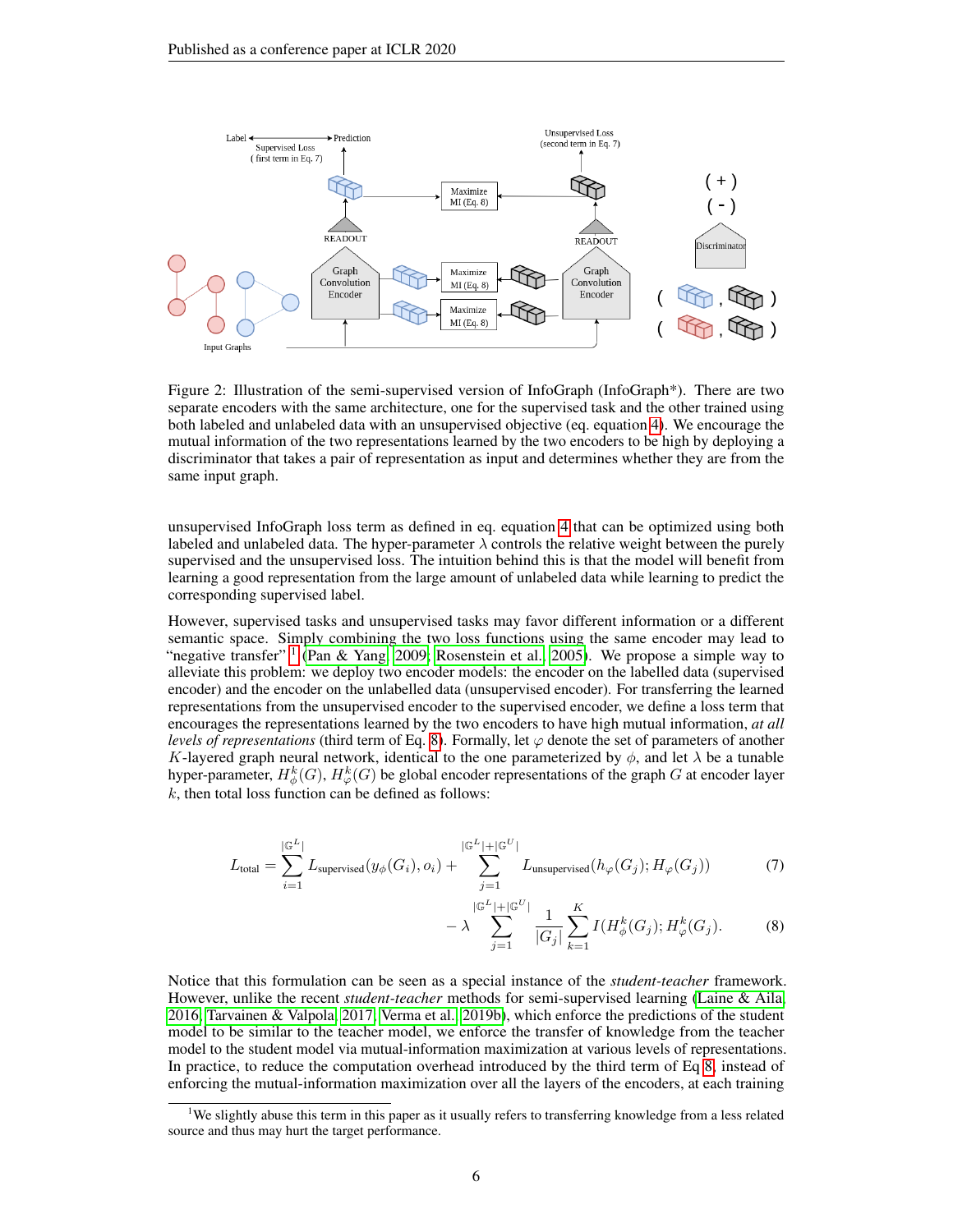update, we enforce mutual-information maximization on a randomly chosen layer of the encoder [\(Verma et al., 2019a\)](#page-11-9).

In our semi-supervised experiments, we refer to the naive method using the objective function given in eq. equation [6](#page-4-1) as InfoGraph. We refer to the method that uses two separate encoders and employ the objective function given in eq. equation [8](#page-5-1) as InfoGraph\*. InfoGraph\* is fully summarized in Figure [3.](#page-15-0)

## 4 EXPERIMENTS

We evaluate the effectiveness of the graph-level representation learned by InfoGraph on downstream graph classification tasks and on semi-supervised molecular property prediction tasks.

#### 4.1 DATASETS

For graph classification, we conduct experiments on 6 well-known benchmark datasets: MUTAG, PTC, REDDIT-BINARY, REDDIT-MULTI-5K, IMDB-BINARY, and IMDB-MULTI [\(Yanardag &](#page-12-8) [Vishwanathan](#page-12-8) [\(2015\)](#page-12-8)). For semi-supervised learning tasks, we use the publicly available QM9 dataset [Ramakrishnan et al.](#page-11-10) [\(2014\)](#page-11-10). Additional details of the datasets can be found in Appendix B.

#### 4.2 BASELINES

For graph classification, we used 6 state-of-the-art graph kernels for comparison: Random Walk (RW) [Gärtner et al.](#page-9-13) [\(2003\)](#page-9-13), Shortest Path Kernel (SP) [Borgwardt & Kriegel](#page-8-5) [\(2005\)](#page-8-5), Graphlet Kernel (GK) [Shervashidze et al.](#page-11-11) [\(2009\)](#page-11-11), Weisfeiler-Lehman Sub-tree Kernel (WL) [Shervashidze et al.](#page-11-12) [\(2011\)](#page-11-12), Deep Graph Kernels (DGK) [Yanardag & Vishwanathan](#page-12-8) [\(2015\)](#page-12-8), and Multi-Scale Laplacian Kernel (MLG) [Kondor & Pan](#page-10-10) [\(2016\)](#page-10-10). Aside from graph kernels, we also compare with 3 unsupervised graph-level representation learning methods: node2vec [Grover & Leskovec](#page-9-2) [\(2016\)](#page-9-2), sub2vec [Adhikari](#page-8-3) [et al.](#page-8-3) [\(2018\)](#page-8-3), and graph2vec [Narayanan et al.](#page-10-2) [\(2017\)](#page-10-2). Node2vec is a neural embedding framework that learns feature representations of individual nodes in graphs and we aggregate node embeddings to obtain graph embeddings.

For semi-supervised tasks, aside from comparing the results with the fully supervised results, we also compare our results with a state-of-the-art semi-supervised method: Mean Teachers [Tarvainen &](#page-11-5) [Valpola](#page-11-5) [\(2017\)](#page-11-5).

#### 4.3 EXPERIMENT CONFIGURATION

For graph classification tasks, we adopt the same procedure of previous works [Niepert et al.](#page-10-11) [\(2016\)](#page-10-11); [Verma & Zhang](#page-11-13) [\(2017\)](#page-11-13); [Yanardag & Vishwanathan](#page-12-8) [\(2015\)](#page-12-8); [Zhang et al.](#page-12-5) [\(2018\)](#page-12-5) to make a fair comparison and used 10-fold cross validation accuracy to report the classification performance. Experiments are repeated 5 times. We report results from previous papers with the same experimental setup if available. If results are not previously reported, we implement them and conduct a hyperparameter search according to the original paper. For node2vec [Grover & Leskovec](#page-9-2) [\(2016\)](#page-9-2), we took the result from [Narayanan et al.](#page-10-2) [\(2017\)](#page-10-2) but we did not run it on all datasets as the implementation details are not clear in the paper. For Deep Graph Kernels, we report the best result out of Deep WL Kernels, Deep GK Kernels, and Deep RW Kernels. For sub2vec, we report the best result out of its two variants: *sub2vec-N* and *sub2vec-S*. For all methods, the embedding dimension is set to 512 and parameters of downstream classifiers are independently tuned using cross validation on training folds of data. The best average classification accuracy is reported for each method. The classification accuracies are computed using  $LIBSVM$  Chang  $&$  Lin [\(2011\)](#page-8-6), and the  $C$  parameter was selected from  $\{10^{-3}, 10^{-2}, \ldots, 10^{2}, 10^{3}\}.$ 

The QM9 dataset has 130462 molecules in it. We adopt similar experimental settings as traditional semi-supervised methods [Tarvainen & Valpola](#page-11-5) [\(2017\)](#page-11-5); [Laine & Aila](#page-10-9) [\(2016\)](#page-10-9); [Miyato et al.](#page-10-12) [\(2018\)](#page-10-12). We randomly chose 5000 samples as labeled samples for training and another 10000 as validation samples, 10000 samples for testing, and use the rest as unlabeled training samples. Note that we use the exact same split when running the supervised model and the semi-supervised model. We use the validation set to do model selection and we report scores on the test set. All targets were normalized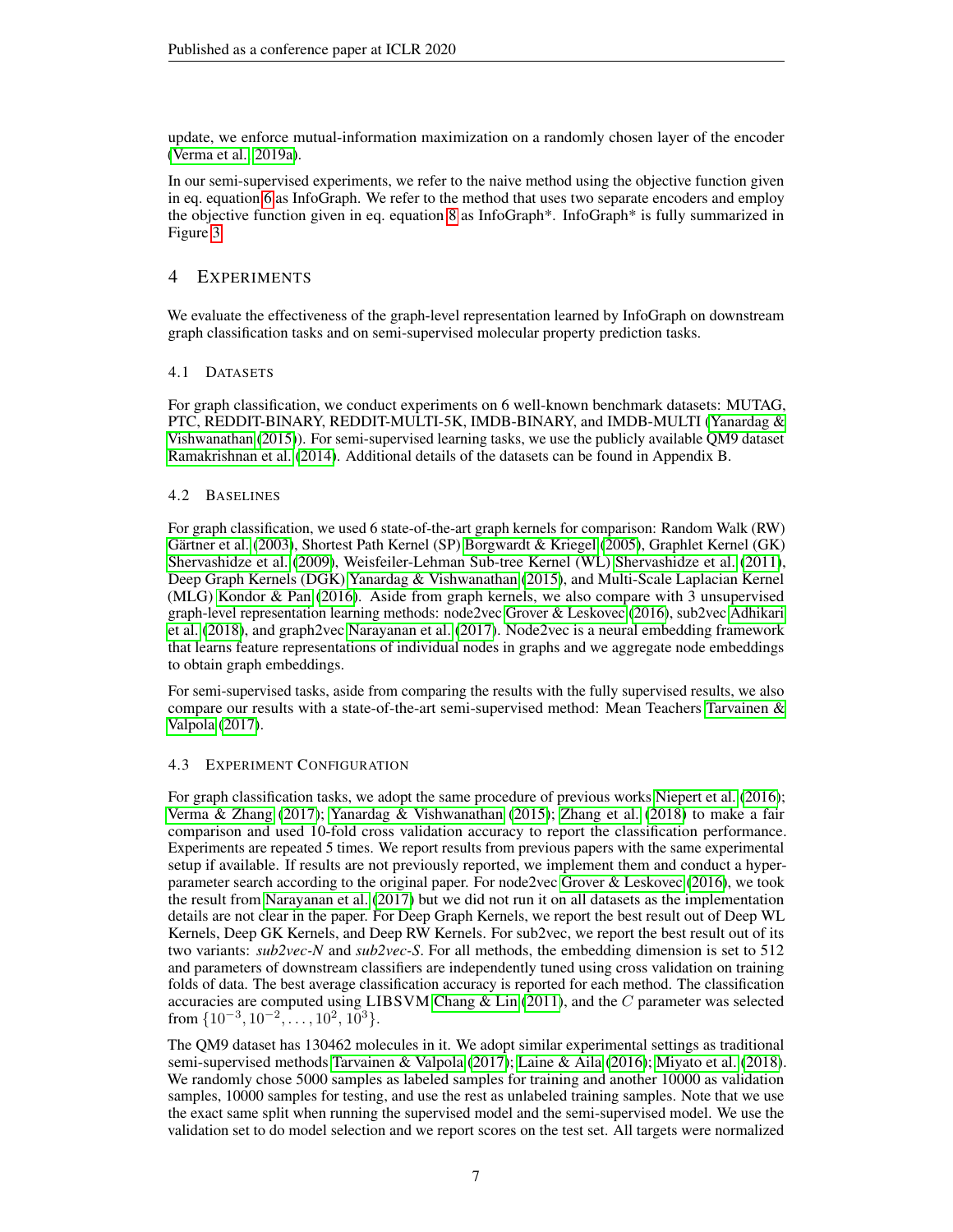| <b>Dataset</b>             | <b>MUTAG</b>            | PTC-MR                                      | RDT-B            | RDT-M5K          | <b>IMDB-B</b>       | <b>IMDB-M</b>    |  |  |  |  |
|----------------------------|-------------------------|---------------------------------------------|------------------|------------------|---------------------|------------------|--|--|--|--|
| (No. Graphs)               | 188                     | 344                                         | 2000             | 4999             | 1000                | 1500             |  |  |  |  |
| (No. classes)              | $\overline{2}$          | $\overline{2}$                              | $\overline{2}$   | 5                |                     | 3                |  |  |  |  |
| (Avg. Graph Size)          | 17.93                   | 14.29                                       | 429.63           | 508.52           | 19.77               | 13.00            |  |  |  |  |
| Graph Kernels              |                         |                                             |                  |                  |                     |                  |  |  |  |  |
| <b>RW</b>                  | $83.72 \pm 1.50$        | $57.85 \pm 1.30$                            | <b>OMR</b>       | <b>OMR</b>       | $50.68 \pm 0.26$    | $34.65 \pm 0.19$ |  |  |  |  |
| <b>SP</b>                  | $85.22 \pm 2.43$        | $58.24 \pm 2.44$                            | $64.11 \pm 0.14$ | $39.55 \pm 0.22$ | $55.60 \pm 0.22$    | $37.99 \pm 0.30$ |  |  |  |  |
| GK                         | $81.66 \pm 2.11$        | $57.26 \pm 1.41$                            | $77.34 \pm 0.18$ | $41.01 \pm 0.17$ | $65.87 \pm 0.98$    | $43.89 \pm 0.38$ |  |  |  |  |
| WL                         | $80.72 \pm 3.00$        | $57.97 \pm 0.49$                            | $68.82 \pm 0.41$ | $46.06 \pm 0.21$ | $72.30 \pm 3.44$    | $46.95 \pm 0.46$ |  |  |  |  |
| DGK                        | $87.44 \pm 2.72$        | $60.08 \pm 2.55$                            | $78.04 \pm 0.39$ | $41.27 \pm 0.18$ | $66.96 \pm 0.56$    | $44.55 \pm 0.52$ |  |  |  |  |
| <b>MLG</b>                 | $87.94 \pm 1.61$        | $63.26 \pm 1.48$                            | $> 1$ Day        | $> 1$ Day        | $66.55 \pm 0.25$    | $41.17 \pm 0.03$ |  |  |  |  |
| Other Unsupervised Methods |                         |                                             |                  |                  |                     |                  |  |  |  |  |
| node2vec                   | $72.63 \pm 10.20$       | $58.58 \pm 8.00$                            |                  |                  |                     |                  |  |  |  |  |
| $\sim$ $\sim$ $\sim$       | $C1$ $\cap E$   1.5 0.0 | $E \cap \cap \cap \cup \cap \cap \cap \cap$ | $71.40 \pm 0.41$ | 90001010         | $E E Q Q$ $1 1 E A$ | $96.67 \pm 0.99$ |  |  |  |  |

sub2vec  $61.05 \pm 15.80$   $59.99 \pm 6.38$   $71.48 \pm 0.41$   $36.68 \pm 0.42$   $55.26 \pm 1.54$   $36.67 \pm 0.83$ graph2vec 83.15  $\pm$  9.25 60.17  $\pm$  6.86 75.78  $\pm$  1.03 47.86  $\pm$  0.26 71.1  $\pm$  0.54 50.44  $\pm$  0.87<br>
InfoGraph 89.01  $\pm$  1.13 61.65  $\pm$  1.43 82.50  $\pm$  1.42 53.46  $\pm$  1.03 73.03  $\pm$  0.87 49.69  $\pm$  0.53 InfoGraph 89.01  $\pm$  1.13 61.65  $\pm$  1.43 82.50  $\pm$  1.42 53.46  $\pm$  1.03 73.03  $\pm$  0.87 49.69  $\pm$  0.53

<span id="page-7-0"></span>Table 1: Classification accuracy on 6 datasets. The result in bold indicates the best reported classification accuracy. The top half of the table compares results with various graph kernel approaches while bottom half compares results with other state-of-the-art unsupervised graph representation learning methods.  $\geq 1$  day' represents that the computation exceeds 24 hours. 'OMR' is out of memory error.

| Target          | Mu(0)       | Alpha $(1)$ | HOMO(2) | LUMO(3) | Gap $(4)$ | R2(5)   | ZPVE(6) | U(0(7)) | (8)    | H(9)   | G(10)  | Cv(11) |
|-----------------|-------------|-------------|---------|---------|-----------|---------|---------|---------|--------|--------|--------|--------|
| <b>MAE</b>      | 0.3201      | 0.5792      | 0.0060  | 0.0062  | 0.0091    | 10.0469 | 0.0007  | 0.3204  | 0.2934 | 0.2722 | 0.2948 | 0.2368 |
|                 |             |             |         |         |           |         |         |         |        |        |        |        |
| Semi-Supervised | Error Ratio |             |         |         |           |         |         |         |        |        |        |        |
| Mean-Teachers   | .09         | .00.        | 0.99    | 001     | 0.97      | 0.52    | 0.77    | 1.16    | 0.93   | 0.79   | 0.86   | 0.86   |
| InfoGraph       | 1.02        | 0.97        | 1.02    | 0.99    | 1.01      | 0.71    | 0.96    | 0.85    | 0.93   | 0.93   | 0.99   | 00.1   |
| InfoGraph*      | 0.99        | 0.94        | 0.99    | 0.99    | 0.98      | 0.49    | 0.52    | 0.44    | 0.58   | 0.57   | 0.54   | 0.83   |

<span id="page-7-1"></span>Table 2: Results of semi-supervised experiments on QM9 dataset. The result in bold indicates the best performance. The top half of the table shows the mean absolute error (MAE) of the supervised model. The bottom half shows the error ratio (with respect to supervised result) of the semi-supervised models using the same underlying model. Lower scores are better and values less than 1.0 indicate better performance than the supervised baseline.

to have mean 0 and variance 1. We minimize the mean squared error between the model output and the target, although we evaluate mean absolute error.

#### 4.4 MODEL CONFIGURATION

For the unsupervised experiments, we use the Graph Isomorphism Network (GIN) [Xu et al.](#page-12-7) [\(2018a\)](#page-12-7). For the semi-supervised experiments, we adopt the same model as in [Gilmer et al.](#page-9-3) [\(2017\)](#page-9-3) (enn-s2s). As recommended in [Oliver et al.](#page-10-6) [\(2018\)](#page-10-6), we use the exact same underlying model architecture when comparing semi-supervised learning approaches as our goal is not to produce state-of-the-art results, but instead to provide a rigorous comparative analysis in a common framework. In both scenarios, models were trained using SGD with the Adam optimizer. We use Pytorch [Paszke et al.](#page-11-14) [\(2017\)](#page-11-14) and the Pytorch Geometric [Fey & Lenssen](#page-9-14) [\(2019\)](#page-9-14) libraries for all our experiments. For detailed hyper-parameter settings and architecture detail of the discriminator, see Appendix C.

## 5 RESULTS

The results of evaluating unsupervised graph level representations using downstream graph classification tasks are presented in Table [1.](#page-7-0) We show results from six methods including three state-of-the-art graph kernel methods: WL [Shervashidze et al.](#page-11-12) [\(2011\)](#page-11-12), DGK [Yanardag & Vishwanathan](#page-12-8) [\(2015\)](#page-12-8), and MLG [Kondor & Pan](#page-10-10) [\(2016\)](#page-10-10). While these kernel methods perform well on individual datasets, none of them are competitive across all of the datasets. Additionally, MLG suffers from a long run time and take more than 24 hours to run on the two larger benchmark datasets. We find that InfoGraph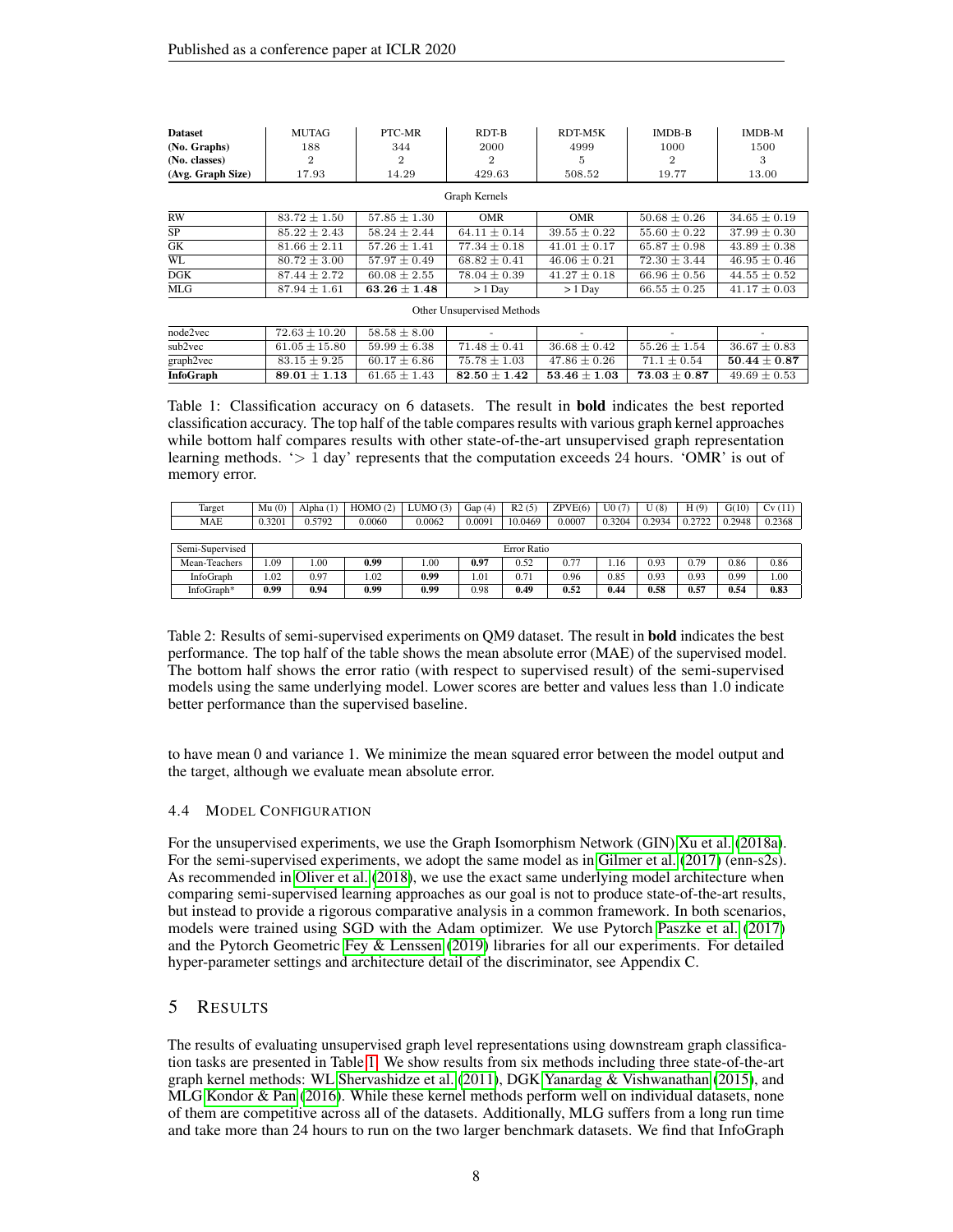outperforms all of these baselines on 4 out of 6 of the datasets. In the other 2 datasets, InfoGraph still has very competitive performance.

The results of the semi-supervised learning experiments on the molecular property prediction task are presented in Table [2.](#page-7-1) We observe that by simply combining the supervised objective with the unsupervised infomax objective (InfoGraph) obtains better performance compared to the purely supervised models on 7 out of 12 of the targets. However, in 1 out of 12 targets it does not obtain better performance and in 4 out of 12 targets, it results in poorer performance. This "negative transfer" effect may be caused by the fact that the supervised objective and the unsupervised objective favor different information or different latent semantic space. This effect is alleviated with InfoGraph\*, our modified version of InfoGraph for semi-supervised learning. InfoGraph\* improves over the supervised model in all the 12 targets. InfoGraph\* obtains the best result on 11 targets while the Mean Teacher method obtains the best results on 2 targets (with one overlap). However, the Mean Teacher model yields worse performance on 2 targets when compared to the supervised result.

#### 6 CONCLUSION AND FUTURE WORK

In this paper, we propose InfoGraph to learn unsupervised graph-level representations and InfoGraph\* for semi-supervised learning. We conduct experiments on graph classification and molecular property prediction tasks to evaluate these two methods. Experimental results show that InfoGraph and InfoGraph\* are both very competitive with state-of-the-art methods. There are many research works on semi-supervised learning on image data, but few of them focus on semi-supervised learning for graph structured data. In the future, we aim to explore semi-supervised frameworks designed specifically for graphs.

#### ACKNOWLEDGMENTS

We would like to thank Shengchao Liu and Weihua Hu for the extremely helpful discussions and comments.

#### **REFERENCES**

- <span id="page-8-3"></span>Bijaya Adhikari, Yao Zhang, Naren Ramakrishnan, and B Aditya Prakash. Sub2vec: Feature learning for subgraphs. In Pacific-Asia Conference on Knowledge Discovery and Data Mining, pp. 170–182. Springer, 2018.
- <span id="page-8-0"></span>David M Blei, Andrew Y Ng, and Michael I Jordan. Latent dirichlet allocation. Journal of machine Learning research, 3(Jan):993–1022, 2003.
- <span id="page-8-5"></span>Karsten M Borgwardt and Hans-Peter Kriegel. Shortest-path kernels on graphs. In Fifth IEEE international conference on data mining (ICDM'05), pp. 8–pp. IEEE, 2005.
- <span id="page-8-6"></span>Chih-Chung Chang and Chih-Jen Lin. Libsvm: A library for support vector machines. ACM transactions on intelligent systems and technology (TIST), 2(3):27, 2011.
- <span id="page-8-4"></span>Olivier Chapelle, Bernhard Schölkopf, Alexander Zien, et al. Semi-supervised learning, vol. 2. Cambridge: MIT Press. Cortes, C., & Mohri, M.(2014). Domain adaptation and sample bias correction theory and algorithm for regression. Theoretical Computer Science, 519:103126, 2006.
- <span id="page-8-2"></span>Chi Chen, Weike Ye, Yunxing Zuo, Chen Zheng, and Shyue Ping Ong. Graph networks as a universal machine learning framework for molecules and crystals. Chemistry of Materials, 31(9):3564–3572, 2019a.
- <span id="page-8-1"></span>Pengfei Chen, Weiwen Liu, Chang-Yu Hsieh, Guangyong Chen, and Shengyu Zhang. Utilizing edge features in graph neural networks via variational information maximization. arXiv preprint arXiv:1906.05488, 2019b.
- <span id="page-8-7"></span>Ronan Collobert and Jason Weston. A unified architecture for natural language processing: Deep neural networks with multitask learning. In Proceedings of the 25th international conference on Machine learning, pp. 160–167. ACM, 2008.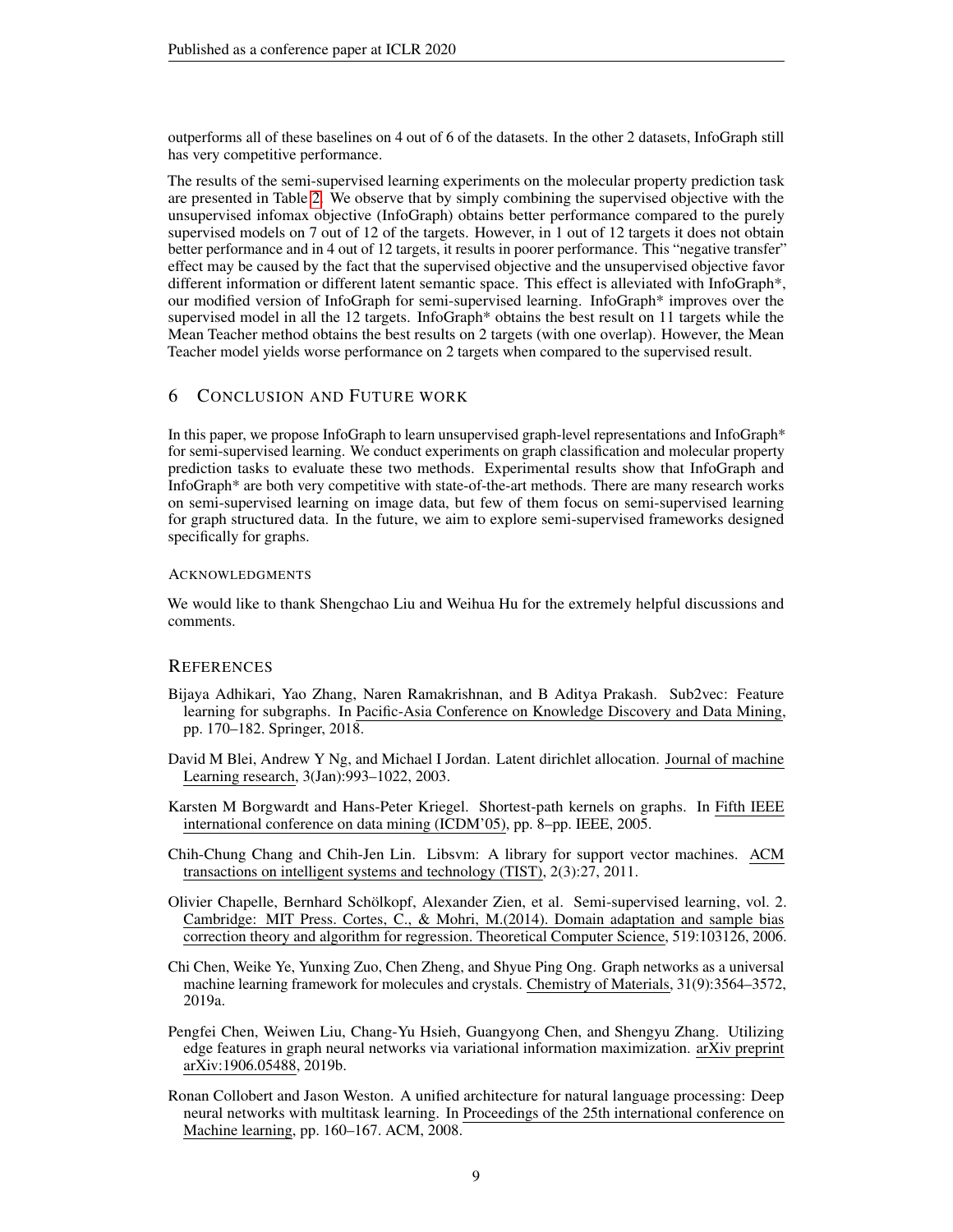- <span id="page-9-16"></span>Gerben KD de Vries. A fast approximation of the weisfeiler-lehman graph kernel for rdf data. In Joint European Conference on Machine Learning and Knowledge Discovery in Databases, pp. 606–621. Springer, 2013.
- <span id="page-9-10"></span>David K Duvenaud, Dougal Maclaurin, Jorge Iparraguirre, Rafael Bombarell, Timothy Hirzel, Alán Aspuru-Guzik, and Ryan P Adams. Convolutional networks on graphs for learning molecular fingerprints. In Advances in neural information processing systems, pp. 2224–2232, 2015.
- <span id="page-9-15"></span>Aasa Feragen, Niklas Kasenburg, Jens Petersen, Marleen de Bruijne, and Karsten Borgwardt. Scalable kernels for graphs with continuous attributes. In Advances in Neural Information Processing Systems, pp. 216–224, 2013.
- <span id="page-9-14"></span>Matthias Fey and Jan Eric Lenssen. Fast graph representation learning with pytorch geometric. arXiv preprint arXiv:1903.02428, 2019.
- <span id="page-9-1"></span>Sheng Gao, Ludovic Denoyer, and Patrick Gallinari. Temporal link prediction by integrating content and structure information. In Proceedings of the 20th ACM international conference on Information and knowledge management, pp. 1169–1174. ACM, 2011.
- <span id="page-9-13"></span>Thomas Gärtner, Peter Flach, and Stefan Wrobel. On graph kernels: Hardness results and efficient alternatives. In Learning theory and kernel machines, pp. 129–143. Springer, 2003.
- <span id="page-9-3"></span>Justin Gilmer, Samuel S Schoenholz, Patrick F Riley, Oriol Vinyals, and George E Dahl. Neural message passing for quantum chemistry. In Proceedings of the 34th International Conference on Machine Learning-Volume 70, pp. 1263–1272. JMLR. org, 2017.
- <span id="page-9-18"></span>Yves Grandvalet and Yoshua Bengio. Semi-supervised learning by entropy minimization. In Advances in neural information processing systems, pp. 529–536, 2005.
- <span id="page-9-2"></span>Aditya Grover and Jure Leskovec. node2vec: Scalable feature learning for networks. In Proceedings of the 22nd ACM SIGKDD international conference on Knowledge discovery and data mining, pp. 855–864. ACM, 2016.
- <span id="page-9-9"></span>R Devon Hjelm, Alex Fedorov, Samuel Lavoie-Marchildon, Karan Grewal, Adam Trischler, and Yoshua Bengio. Learning deep representations by mutual information estimation and maximization. arXiv preprint arXiv:1808.06670, 2018.
- <span id="page-9-5"></span>Weihua Hu, Bowen Liu, Joseph Gomes, Marinka Zitnik, Percy Liang, Vijay Pande, and Jure Leskovec. Pre-training graph neural networks. arXiv preprint arXiv:1905.12265, 2019.
- <span id="page-9-17"></span>Sergey Ivanov and Evgeny Burnaev. Anonymous walk embeddings. arXiv preprint arXiv:1805.11921, 2018.
- <span id="page-9-11"></span>Robin Jia and Percy Liang. Adversarial examples for evaluating reading comprehension systems. arXiv preprint arXiv:1707.07328, 2017.
- <span id="page-9-0"></span>Wengong Jin, Regina Barzilay, and Tommi Jaakkola. Junction tree variational autoencoder for molecular graph generation. arXiv preprint arXiv:1802.04364, 2018.
- <span id="page-9-6"></span>Hisashi Kashima, Koji Tsuda, and Akihiro Inokuchi. Marginalized kernels between labeled graphs. In Proceedings of the 20th international conference on machine learning (ICML-03), pp. 321–328, 2003.
- <span id="page-9-8"></span>Hyunjik Kim and Andriy Mnih. Disentangling by factorising. arXiv preprint arXiv:1802.05983, 2018.
- <span id="page-9-7"></span>Diederik P Kingma and Max Welling. Auto-encoding variational bayes. arXiv preprint arXiv:1312.6114, 2013.
- <span id="page-9-4"></span>Thomas Kipf, Ethan Fetaya, Kuan-Chieh Wang, Max Welling, and Richard Zemel. Neural relational inference for interacting systems. arXiv preprint arXiv:1802.04687, 2018.
- <span id="page-9-12"></span>Thomas N Kipf and Max Welling. Semi-supervised classification with graph convolutional networks. arXiv preprint arXiv:1609.02907, 2016.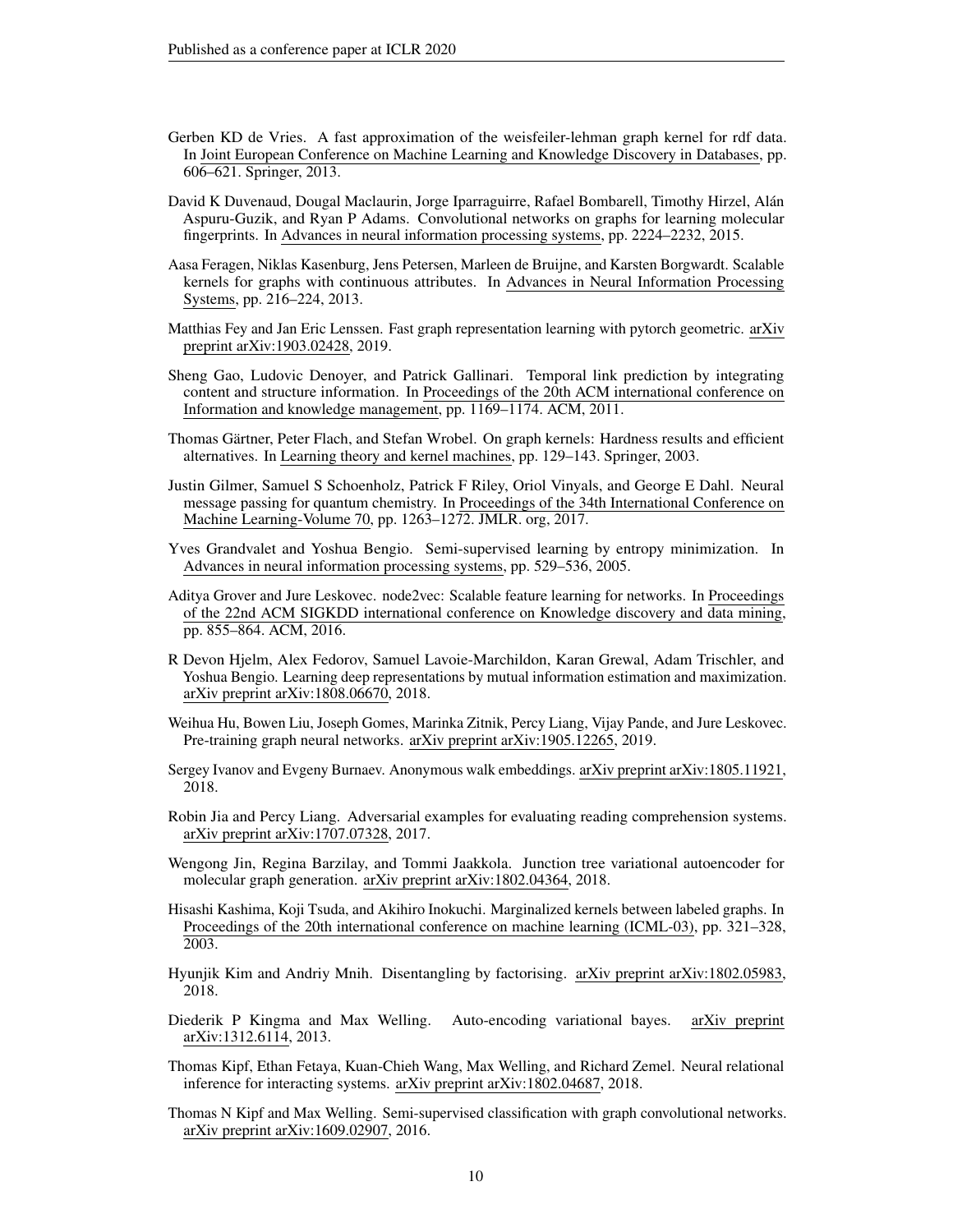- <span id="page-10-10"></span>Risi Kondor and Horace Pan. The multiscale laplacian graph kernel. In Advances in Neural Information Processing Systems, pp. 2990–2998, 2016.
- <span id="page-10-13"></span>Nils M Kriege, Pierre-Louis Giscard, and Richard Wilson. On valid optimal assignment kernels and applications to graph classification. In Advances in Neural Information Processing Systems, pp. 1623–1631, 2016.
- <span id="page-10-1"></span>Nevan J Krogan, Gerard Cagney, Haiyuan Yu, Gouqing Zhong, Xinghua Guo, Alexandr Ignatchenko, Joyce Li, Shuye Pu, Nira Datta, Aaron P Tikuisis, et al. Global landscape of protein complexes in the yeast saccharomyces cerevisiae. Nature, 440(7084):637, 2006.
- <span id="page-10-9"></span>Samuli Laine and Timo Aila. Temporal ensembling for semi-supervised learning. arXiv preprint arXiv:1610.02242, 2016.
- <span id="page-10-17"></span>Quoc Le and Tomas Mikolov. Distributed representations of sentences and documents. In International conference on machine learning, pp. 1188–1196, 2014.
- <span id="page-10-18"></span>Dong-Hyun Lee. Pseudo-label: The simple and efficient semi-supervised learning method for deep neural networks. In Workshop on Challenges in Representation Learning, ICML, volume 3, pp. 2, 2013.
- <span id="page-10-5"></span>Tomas Mikolov, Kai Chen, Greg Corrado, and Jeffrey Dean. Efficient estimation of word representations in vector space. arXiv preprint arXiv:1301.3781, 2013a.
- <span id="page-10-16"></span>Tomas Mikolov, Ilya Sutskever, Kai Chen, Greg S Corrado, and Jeff Dean. Distributed representations of words and phrases and their compositionality. In Advances in neural information processing systems, pp. 3111–3119, 2013b.
- <span id="page-10-12"></span>Takeru Miyato, Shin-ichi Maeda, Masanori Koyama, and Shin Ishii. Virtual adversarial training: a regularization method for supervised and semi-supervised learning. IEEE transactions on pattern analysis and machine intelligence, 41(8):1979–1993, 2018.
- <span id="page-10-15"></span>Andriy Mnih and Koray Kavukcuoglu. Learning word embeddings efficiently with noise-contrastive estimation. In Advances in neural information processing systems, pp. 2265–2273, 2013.
- <span id="page-10-2"></span>Annamalai Narayanan, Mahinthan Chandramohan, Rajasekar Venkatesan, Lihui Chen andvYang Liu, and Shantanu Jaiswal. graph2vec: Learning distributed representations of graphs. CoRR, abs/1707.05005, 2017. URL <http://arxiv.org/abs/1707.05005>.
- <span id="page-10-14"></span>Marion Neumann, Novi Patricia, Roman Garnett, and Kristian Kersting. Efficient graph kernels by randomization. In Joint European Conference on Machine Learning and Knowledge Discovery in Databases, pp. 378–393. Springer, 2012.
- <span id="page-10-0"></span>Mark EJ Newman and Michelle Girvan. Finding and evaluating community structure in networks. Physical review E, 69(2):026113, 2004.
- <span id="page-10-3"></span>Hai Nguyen, Shin-ichi Maeda, and Kenta Oono. Semi-supervised learning of hierarchical representations of molecules using neural message passing. arXiv preprint arXiv:1711.10168, 2017.
- <span id="page-10-11"></span>Mathias Niepert, Mohamed Ahmed, and Konstantin Kutzkov. Learning convolutional neural networks for graphs. In International conference on machine learning, pp. 2014–2023, 2016.
- <span id="page-10-7"></span>Sebastian Nowozin, Botond Cseke, and Ryota Tomioka. f-gan: Training generative neural samplers using variational divergence minimization. In Advances in neural information processing systems, pp. 271–279, 2016.
- <span id="page-10-6"></span>Avital Oliver, Augustus Odena, Colin A Raffel, Ekin Dogus Cubuk, and Ian Goodfellow. Realistic evaluation of deep semi-supervised learning algorithms. In Advances in Neural Information Processing Systems, pp. 3235–3246, 2018.
- <span id="page-10-4"></span>Francesco Orsini, Paolo Frasconi, and Luc De Raedt. Graph invariant kernels. In Twenty-Fourth International Joint Conference on Artificial Intelligence, 2015.
- <span id="page-10-8"></span>Sinno Jialin Pan and Qiang Yang. A survey on transfer learning. IEEE Transactions on knowledge and data engineering, 22(10):1345–1359, 2009.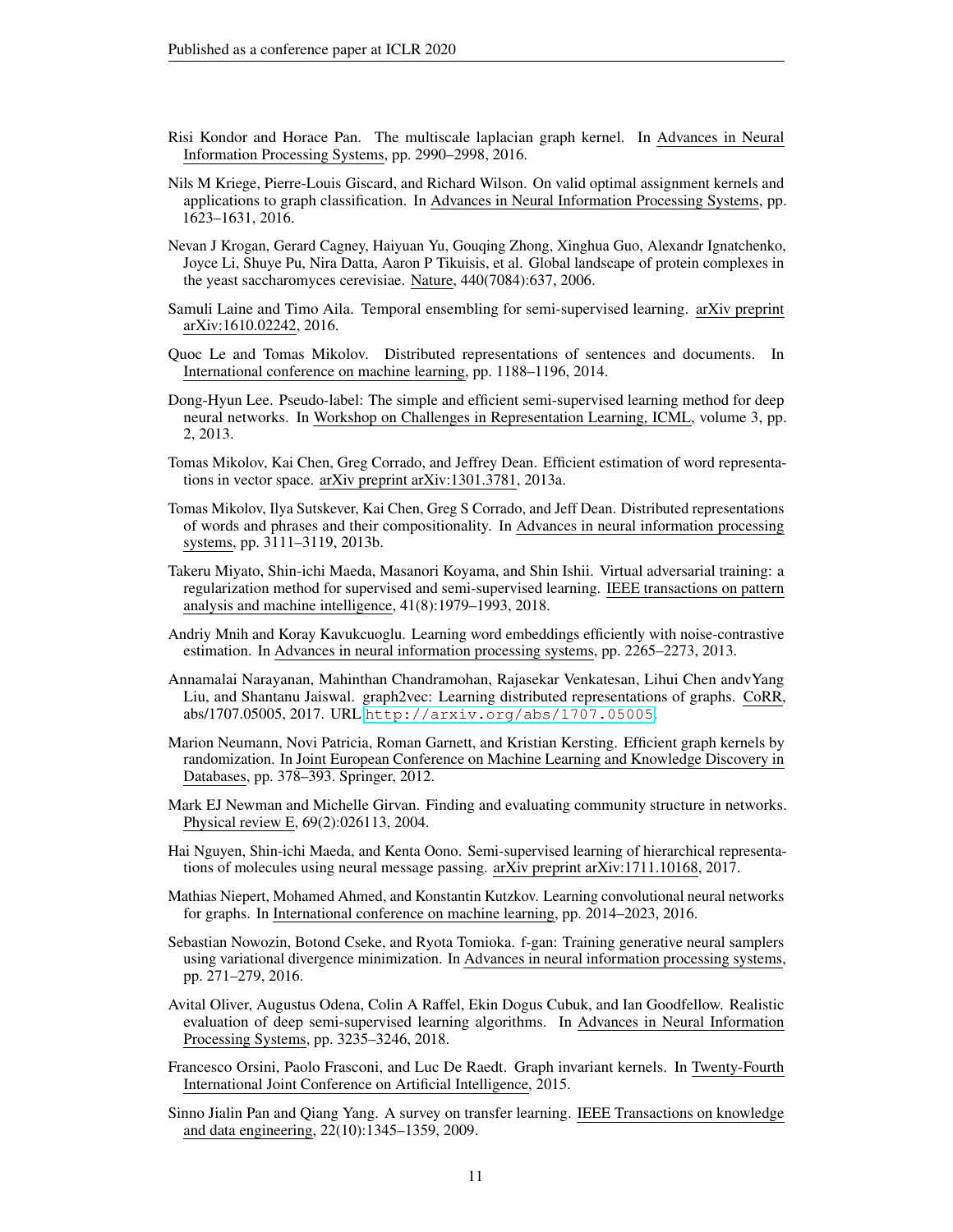- <span id="page-11-14"></span>Adam Paszke, Sam Gross, Soumith Chintala, Gregory Chanan, Edward Yang, Zachary DeVito, Zeming Lin, Alban Desmaison, Luca Antiga, and Adam Lerer. Automatic differentiation in pytorch. 2017.
- <span id="page-11-0"></span>Georgios A Pavlopoulos, Maria Secrier, Charalampos N Moschopoulos, Theodoros G Soldatos, Sophia Kossida, Jan Aerts, Reinhard Schneider, and Pantelis G Bagos. Using graph theory to analyze biological networks. BioData mining, 4(1):10, 2011.
- <span id="page-11-2"></span>Bryan Perozzi, Rami Al-Rfou, and Steven Skiena. Deepwalk: Online learning of social representations. In Proceedings of the 20th ACM SIGKDD international conference on Knowledge discovery and data mining, pp. 701–710. ACM, 2014.
- <span id="page-11-4"></span>Nataša Pržulj. Biological network comparison using graphlet degree distribution. Bioinformatics, 23 (2):e177–e183, 2007.
- <span id="page-11-10"></span>Raghunathan Ramakrishnan, Pavlo O Dral, Matthias Rupp, and O Anatole Von Lilienfeld. Quantum chemistry structures and properties of 134 kilo molecules. Scientific data, 1:140022, 2014.
- <span id="page-11-7"></span>Michael T Rosenstein, Zvika Marx, Leslie Pack Kaelbling, and Thomas G Dietterich. To transfer or not to transfer. In NIPS 2005 workshop on transfer learning, volume 898, pp. 3, 2005.
- <span id="page-11-15"></span>Mehdi Sajjadi, Mehran Javanmardi, and Tolga Tasdizen. Mutual exclusivity loss for semi-supervised deep learning. In 2016 IEEE International Conference on Image Processing (ICIP), pp. 1908–1912. IEEE, 2016.
- <span id="page-11-11"></span>Nino Shervashidze, SVN Vishwanathan, Tobias Petri, Kurt Mehlhorn, and Karsten Borgwardt. Efficient graphlet kernels for large graph comparison. In Artificial Intelligence and Statistics, pp. 488–495, 2009.
- <span id="page-11-12"></span>Nino Shervashidze, Pascal Schweitzer, Erik Jan van Leeuwen, Kurt Mehlhorn, and Karsten M Borgwardt. Weisfeiler-lehman graph kernels. Journal of Machine Learning Research, 12(Sep): 2539–2561, 2011.
- <span id="page-11-3"></span>Jian Tang, Meng Qu, Mingzhe Wang, Ming Zhang, Jun Yan, and Qiaozhu Mei. Line: Large-scale information network embedding. In Proceedings of the 24th international conference on world wide web, pp. 1067–1077. International World Wide Web Conferences Steering Committee, 2015.
- <span id="page-11-5"></span>Antti Tarvainen and Harri Valpola. Mean teachers are better role models: Weight-averaged consistency targets improve semi-supervised deep learning results. In Advances in neural information processing systems, pp. 1195–1204, 2017.
- <span id="page-11-6"></span>Petar Veličković, William Fedus, William L Hamilton, Pietro Liò, Yoshua Bengio, and R Devon Hjelm. Deep graph infomax. arXiv preprint arXiv:1809.10341, 2018.
- <span id="page-11-13"></span>Saurabh Verma and Zhi-Li Zhang. Hunt for the unique, stable, sparse and fast feature learning on graphs. In Advances in Neural Information Processing Systems, pp. 88–98, 2017.
- <span id="page-11-9"></span>Vikas Verma, Alex Lamb, Christopher Beckham, Amir Najafi, Ioannis Mitliagkas, David Lopez-Paz, and Yoshua Bengio. Manifold mixup: Better representations by interpolating hidden states. In Kamalika Chaudhuri and Ruslan Salakhutdinov (eds.), Proceedings of the 36th International Conference on Machine Learning, volume 97 of Proceedings of Machine Learning Research, pp. 6438–6447, Long Beach, California, USA, 09–15 Jun 2019a. PMLR. URL <http://proceedings.mlr.press/v97/verma19a.html>.
- <span id="page-11-8"></span>Vikas Verma, Alex Lamb, Kannala Juho, Yoshua Bengio, and David Lopez-Paz. Interpolation consistency training for semi-supervised learning. In Sarit Kraus (ed.), Proceedings of the Twenty-Eighth International Joint Conference on Artificial Intelligence, IJCAI 2019, Macao, China, August 10-16, 2019. ijcai.org, 2019b. doi: 10.24963/ijcai.2019. URL [https://doi.](https://doi.org/10.24963/ijcai.2019) [org/10.24963/ijcai.2019](https://doi.org/10.24963/ijcai.2019).
- <span id="page-11-1"></span>Fei Wang, Tao Li, Xin Wang, Shenghuo Zhu, and Chris Ding. Community discovery using nonnegative matrix factorization. Data Mining and Knowledge Discovery, 22(3):493–521, 2011.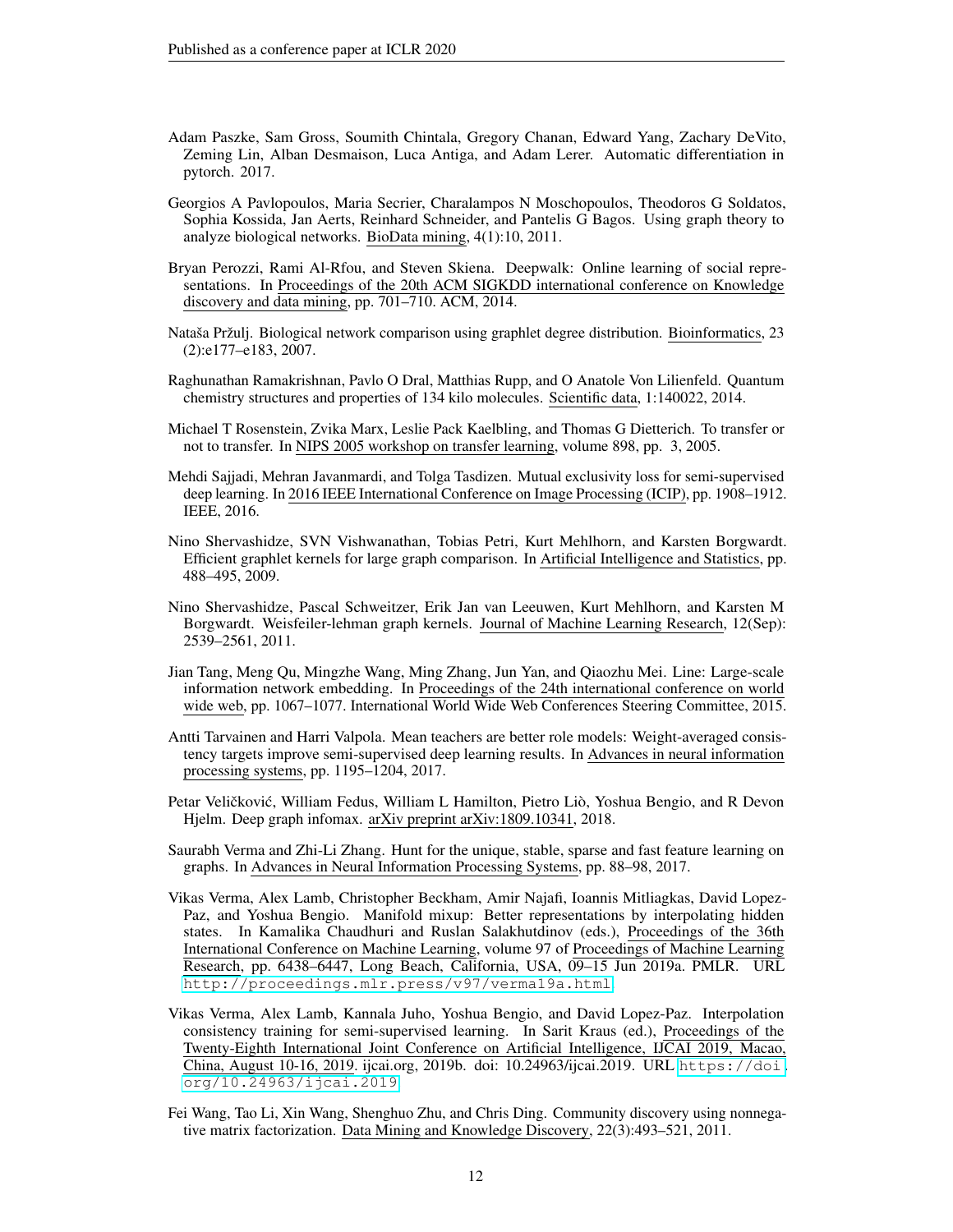- <span id="page-12-9"></span>Boris Weisfeiler and Andrei A Lehman. A reduction of a graph to a canonical form and an algebra arising during this reduction. Nauchno-Technicheskaya Informatsia, 2(9):12–16, 1968.
- <span id="page-12-0"></span>Tian Xie and Jeffrey C Grossman. Crystal graph convolutional neural networks for an accurate and interpretable prediction of material properties. Physical review letters, 120(14):145301, 2018.
- <span id="page-12-7"></span>Keyulu Xu, Weihua Hu, Jure Leskovec, and Stefanie Jegelka. How powerful are graph neural networks? arXiv preprint arXiv:1810.00826, 2018a.
- <span id="page-12-6"></span>Keyulu Xu, Chengtao Li, Yonglong Tian, Tomohiro Sonobe, Ken-ichi Kawarabayashi, and Stefanie Jegelka. Representation learning on graphs with jumping knowledge networks. arXiv preprint arXiv:1806.03536, 2018b.
- <span id="page-12-2"></span>Yan Yan, Shangzhao Qiu, Zhuxuan Jin, Sihong Gong, Yun Bai, Jianwei Lu, and Tianwei Yu. Detecting subnetwork-level dynamic correlations. Bioinformatics, 33(2):256–265, 2017.
- <span id="page-12-8"></span>Pinar Yanardag and SVN Vishwanathan. Deep graph kernels. In Proceedings of the 21th ACM SIGKDD International Conference on Knowledge Discovery and Data Mining, pp. 1365–1374. ACM, 2015.
- <span id="page-12-3"></span>Rendong Yang, Yun Bai, Zhaohui Qin, and Tianwei Yu. Egonet: identification of human disease ego-network modules. BMC genomics, 15(1):314, 2014.
- <span id="page-12-4"></span>Zhitao Ying, Jiaxuan You, Christopher Morris, Xiang Ren, Will Hamilton, and Jure Leskovec. Hierarchical graph representation learning with differentiable pooling. In Advances in Neural Information Processing Systems, pp. 4800–4810, 2018.
- <span id="page-12-5"></span>Muhan Zhang, Zhicheng Cui, Marion Neumann, and Yixin Chen. An end-to-end deep learning architecture for graph classification. In Thirty-Second AAAI Conference on Artificial Intelligence, 2018.
- <span id="page-12-1"></span>Xiaojin Zhu, Zoubin Ghahramani, and John D Lafferty. Semi-supervised learning using gaussian fields and harmonic functions. In Proceedings of the 20th International conference on Machine learning (ICML-03), pp. 912–919, 2003.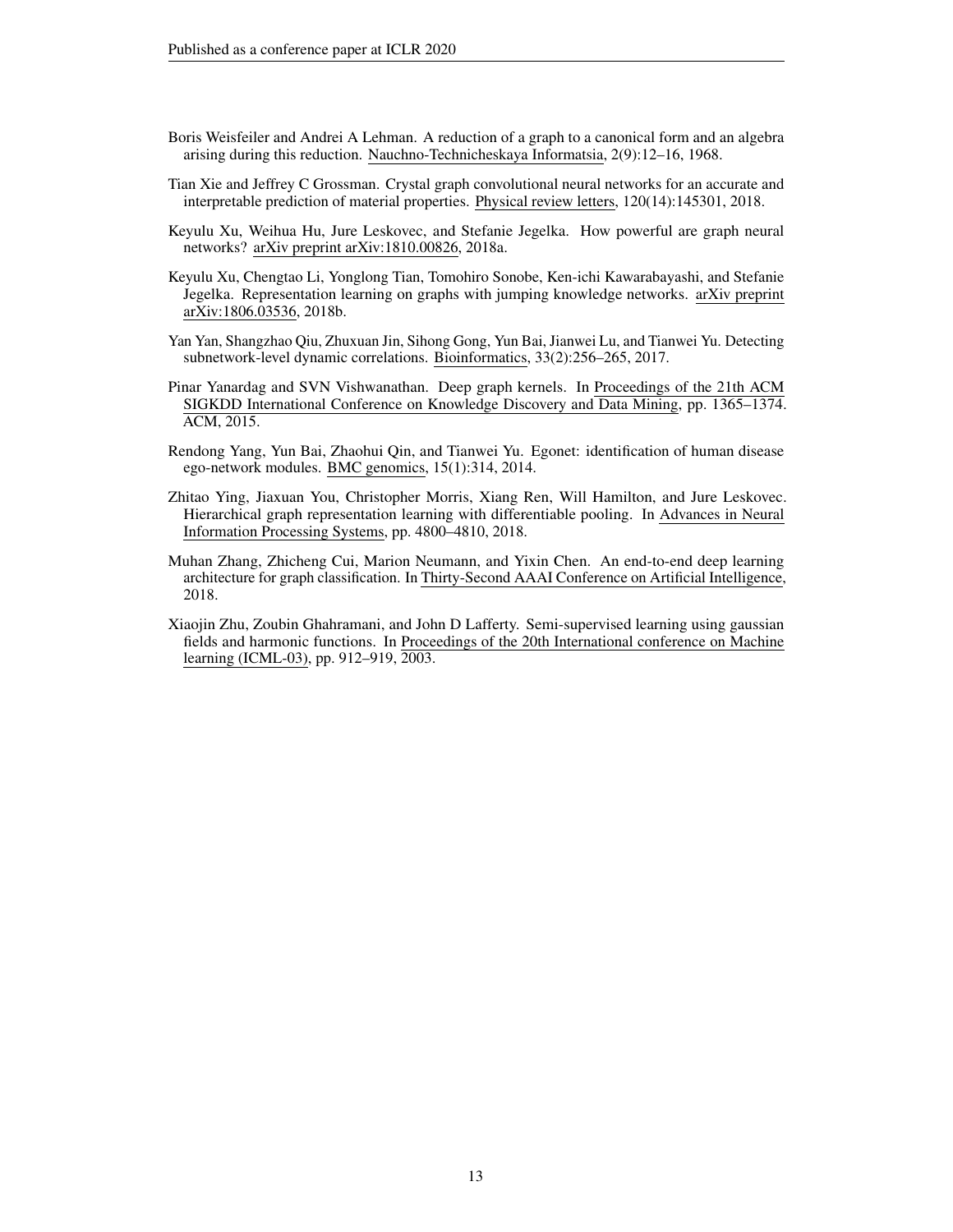# A RELATED WORK

#### A.1 GRAPH KERNELS

Popular graph kernels are graphlets [Pržulj](#page-11-4) [\(2007\)](#page-11-4); [Shervashidze et al.](#page-11-11) [\(2009\)](#page-11-11), random walk and shortest path kernels [Kashima et al.](#page-9-6) [\(2003\)](#page-9-6); [Borgwardt & Kriegel](#page-8-5) [\(2005\)](#page-8-5), and the Weisfeiler-Lehman subtree kernel [Shervashidze et al.](#page-11-12) [\(2011\)](#page-11-12). Furthermore, deep graph kernels [Yanardag & Vishwanathan](#page-12-8) [\(2015\)](#page-12-8), graph invariant kernels [Orsini et al.](#page-10-4) [\(2015\)](#page-10-4), optimal assignment graph kernels [Kriege et al.](#page-10-13) [\(2016\)](#page-10-13) and multiscale Laplacian graph kernels [Kondor & Pan](#page-10-10) [\(2016\)](#page-10-10) have been proposed with the goal to redefine kernel functions to appropriately capture sub-structural similarity at different levels. Another line of research in this area focuses on efficiently computing these kernels either through exploiting certain structural dependencies, or via approximations/randomization [Feragen et al.](#page-9-15) [\(2013\)](#page-9-15); [de Vries](#page-9-16) [\(2013\)](#page-9-16); [Neumann et al.](#page-10-14) [\(2012\)](#page-10-14).

#### A.2 CONTRASTIVE METHODS

Contrastive methods are central many popular word-embedding methods [Collobert & Weston](#page-8-7) [\(2008\)](#page-8-7); [Mnih & Kavukcuoglu](#page-10-15) [\(2013\)](#page-10-15); [Mikolov et al.](#page-10-16) [\(2013b\)](#page-10-16). Word2vec [Mikolov et al.](#page-10-5) [\(2013a\)](#page-10-5) is an unsupervised algorithm which obtains word representations by using the representations to predict context words (the words that surround it). Doc2vec [Le & Mikolov](#page-10-17) [\(2014\)](#page-10-17) is an extension of the continuous Skip-gram model that predicts representations of words from that of a document containing them. Researchers extended many of these unsupervised language models to learn representations of graph-structured input [Adhikari et al.](#page-8-3) [\(2018\)](#page-8-3); [Narayanan et al.](#page-10-2) [\(2017\)](#page-10-2). For example, *graph2vec* [Narayanan et al.](#page-10-2) [\(2017\)](#page-10-2) extends Doc2vec to arbitrary graphs. Intuitively, for graph2vec a graph and the rooted subgraphs in it correspond to a document and words in a paragraph vector, respectively. One of the technical contributions of the paper is using the Weisfeiler-Lehman relabelling algorithm [Weisfeiler & Lehman](#page-12-9) [\(1968\)](#page-12-9); [Shervashidze et al.](#page-11-12) [\(2011\)](#page-11-12) to enumerate all rooted subgraphs up to a specified depth. AWE (Anonymous Walk Embeddings) [Ivanov & Burnaev](#page-9-17) [\(2018\)](#page-9-17) is another method based on CBOW framework. instead of using rooted subgraphs as words like graph2vec, AWE considers anonymous walk embeddings for the same source node as co-occurring words. InfoGraph has the two advantages when compared with these methods. First, InfoGraph learns representations directly from data instead of utilizing hand-crafted procedures (i.e. Weisfeiler-Lehman relabelling algorithm in graph2vec and random walkw in AWE). Second, InfoGraph has a clear objective that can be easily combined with other objectives. For example, InfoGraph\*, the semi-supervised method that we proposed.

## B SEMI-SUPERVISED LEARNING

Here we discuss the most common class of SSL methods which involve adding an additional loss term to the training of a neural network as they are pragmatic and are currently the state-of-the-art on image classification datasets.

Entropy Minimization (EntMin): EntMin [Grandvalet & Bengio](#page-9-18) [\(2005\)](#page-9-18) adds a loss term applied that encourages the network to make "confident" (low-entropy) predictions for all unlabeled examples, regardless of their class.

Pseudo-Labeling: Pseudo-labeling [Lee](#page-10-18) [\(2013\)](#page-10-18) proceeds by producing "pseudo-labels" for unlabeled input data points using the prediction function itself over the course of training. Pseudo-labels which have a corresponding class probability that is larger than a predefined threshold are used as targets for a the standard supervised loss function.

Π-Model: Neural networks can produce different outputs for the same input while common regularization techniques such as data augmentation, dropout, and adding noise are applied. Π-Model [Laine & Aila](#page-10-9) [\(2016\)](#page-10-9); [Sajjadi et al.](#page-11-15) [\(2016\)](#page-11-15) adds a loss term which encourages the distance between a network's output for different passes of unlabeled data through the network to be small.

Virtual Adversarial Training: Instead of relying on the built-in stochasticity as in Π-Model, Virtual Adversarial Training (VAT) [Miyato et al.](#page-10-12) [\(2018\)](#page-10-12) directly approximates a tiny perturbation to add to the input which would most significantly affect the output of the prediction function. This pertubation can be approximated with an extra back-propagation for each optimization step.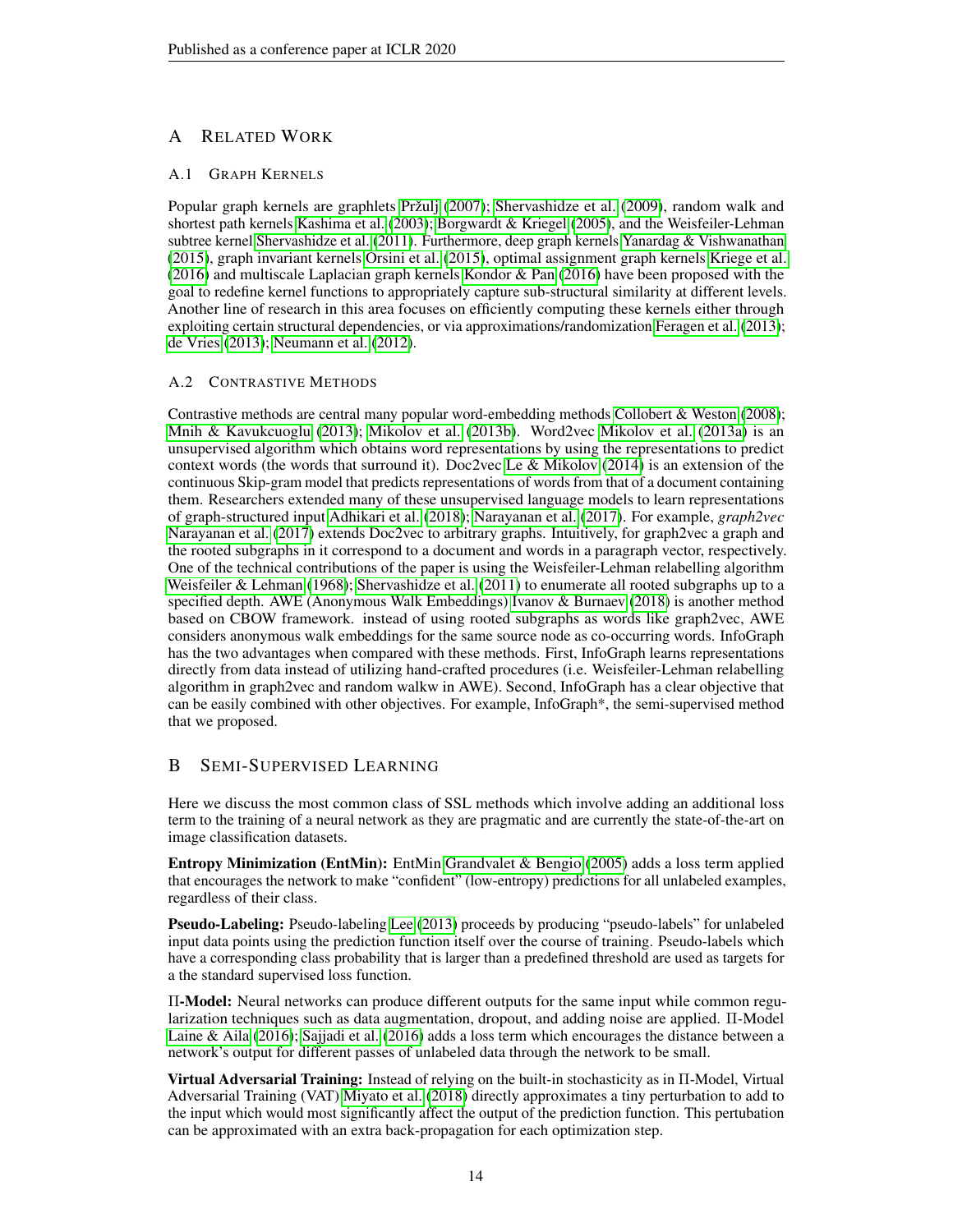Mean Teacher: A difficulty with the Π-model approach is that it relies on a potentially unstable "target" prediction, namely the second stochastic network prediction which can rapidly change over the course of training. As a result, [Tarvainen & Valpola](#page-11-5) [\(2017\)](#page-11-5) proposed to obtain a more stable target output for unlabeled data by setting the target to predictions made using an exponential moving average of parameters from previous training steps.

# C DATASETS

#### C.1 GRAPH CLASSIFICATION DATASETS

MUTAG contains 188 mutagenic aromatic and heteroaromatic nitro compounds with 7 different discrete labels. PTC is a dataset of 344 different chemical compounds that have been tested for carcinogenicity in male and female rats. This dataset has 19 discrete labels. IMDB-BINARY and IMDB-MULTI are movie collaboration datasets. Each graph corresponds to an ego-network for each actor/actress, where nodes correspond to actors/actresses and an edge is drawn between two actors/actresses if they appear in the same movie. Each graph is derived from a pre-specified genre of movies, and the task is to classify the genre graph it is derived from. REDDIT-BINARY and REDDIT-MULTI5K are balanced datasets where each graph corresponds to an online discussion thread and nodes correspond to users. An edge was drawn between two nodes if at least one of them responded to another's comment. The task is to classify each graph to the community or subreddit that it belongs to.

## C.2 QM9

All molecules in the dataset consist of Hydrogen (H), Carbon (C), Oxygen (O), Nitrogen (N), and Flourine (F) atoms and contain up to 9 non-Hydrogen atoms. In all, this results in about 134,000 drug-like organic molecules that span a wide range of chemical compositions and properties. A total of 12 interesting and fundamental chemical properties are pre-computed for each molecule. For a detailed description of the properties in the QM9 dataset, see section 10.2 of [Gilmer et al.](#page-9-3) [\(2017\)](#page-9-3).

## D MODEL CONFIGURATION

For the unsupervised experiments, we use the Graph Isomorphism Network (GIN) [Xu et al.](#page-12-7) [\(2018a\)](#page-12-7). GNN layers are chosen from  $\{4, 8, 12\}$ . Initial learning rate is chosen from the set  $\{10^{-2}, 10^{-3}, 10^{-4}\}.$  The number of epochs are chosen from  $\{10, 20, 100\}.$  The batch size is set to 128.

For the semi-supervised experiments, the number of set2set computations is set to 3. Model were trained with an initial learning rate 0.001 for 500 epochs with a batch size 20. For the supervised case, the weight decay is chosen from  $\{0, 10^{-3}, 10^{-4}\}\$ . For InfoGraph and InfoGraph\*,  $\lambda$  is chosen from  $\{10^{-3}, 10^{-4}, 10^{-5}\}.$ 

The discriminator scores global-patch representation pairs by passing two representations to different non-linear transformations and then takes the dot product of the two transformed representations. Both non-linear transformations are parameterized by 3-layered feed-forward neural networks with jumping connections. Following each linear layer is a ReLU activation function.